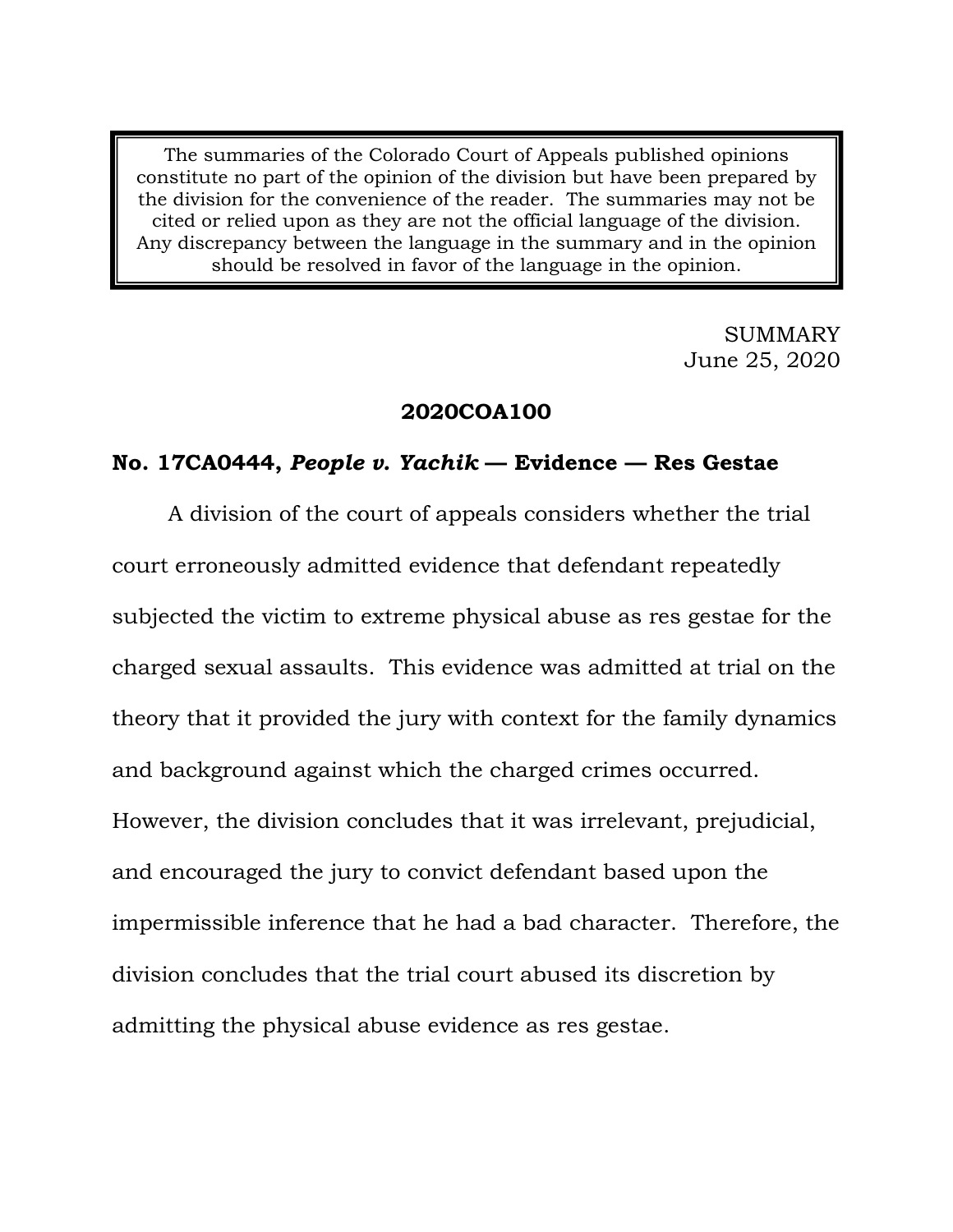The division also considers two issues that are likely to arise on remand: the admission of expert testimony about "negative grooming" and the prosecution's theme in closing argument that defendant "groomed the jury" throughout the trial.

The division concludes that, should the prosecution seek to admit such expert testimony in defendant's new trial, the trial court shall make specific findings on the record regarding the relevance and reliability of the evidence before deciding whether to admit it. Finally, comments that defendant "groomed the jury" are improper and shall not be permitted.

Accordingly, the division reverses and remands for a new trial.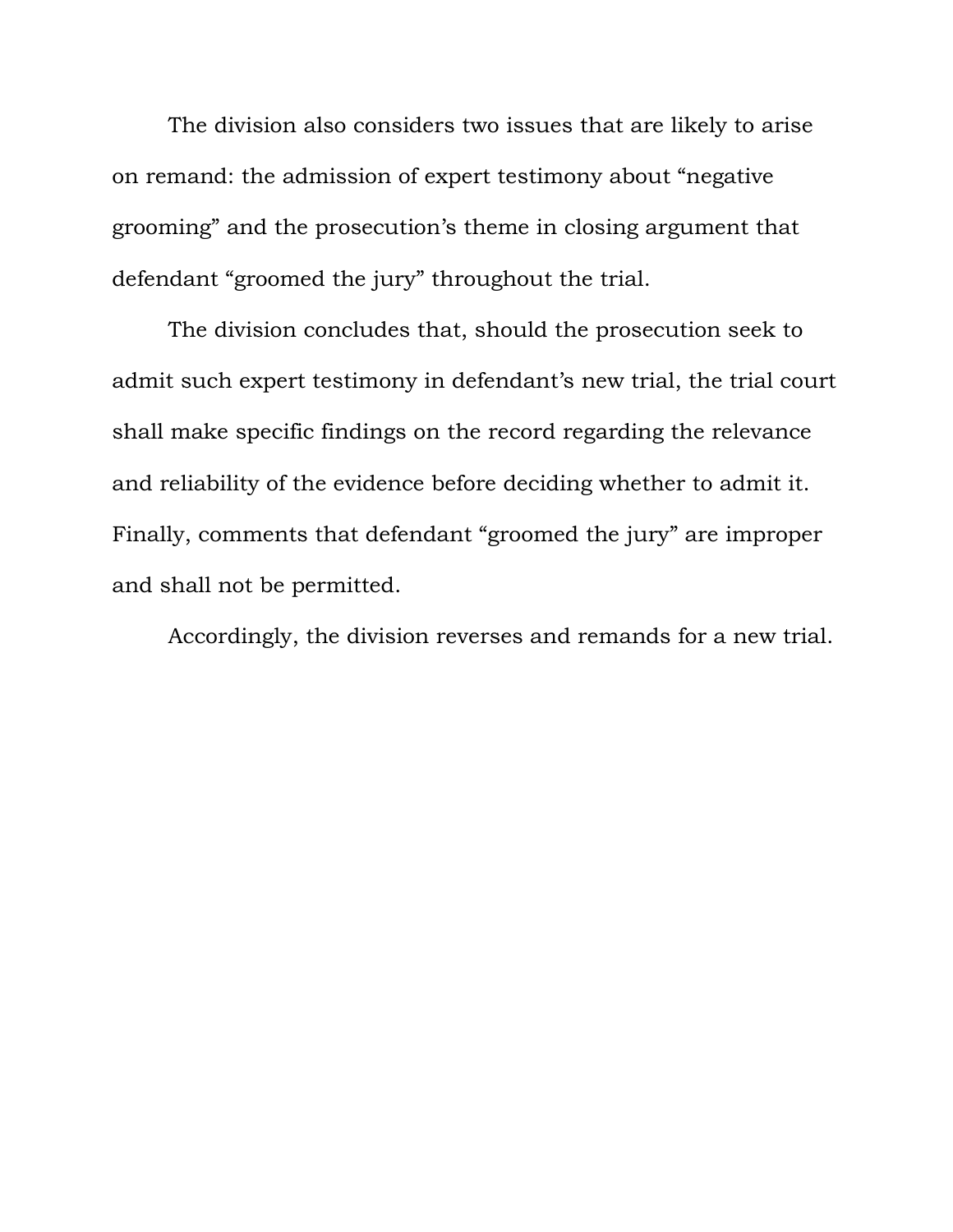#### Court of Appeals No. 17CA0444 Larimer County District Court No. 15CR1475 Honorable Gregory M. Lammons, Judge

The People of the State of Colorado,

Plaintiff-Appellee,

v.

Jeremy Neal Yachik,

Defendant-Appellant.

#### JUDGMENT REVERSED AND CASE REMANDED WITH DIRECTIONS

Division II Opinion by JUDGE ROMÁN Tow and Pawar, JJ., concur

Announced June 25, 2020

Philip J. Weiser, Attorney General, Erin K. Grundy, Assistant Attorney General, Denver, Colorado, for Plaintiff-Appellee

Megan A. Ring, Colorado State Public Defender, Jud Lohnes, Deputy State Public Defender, Denver, Colorado, for Defendant-Appellant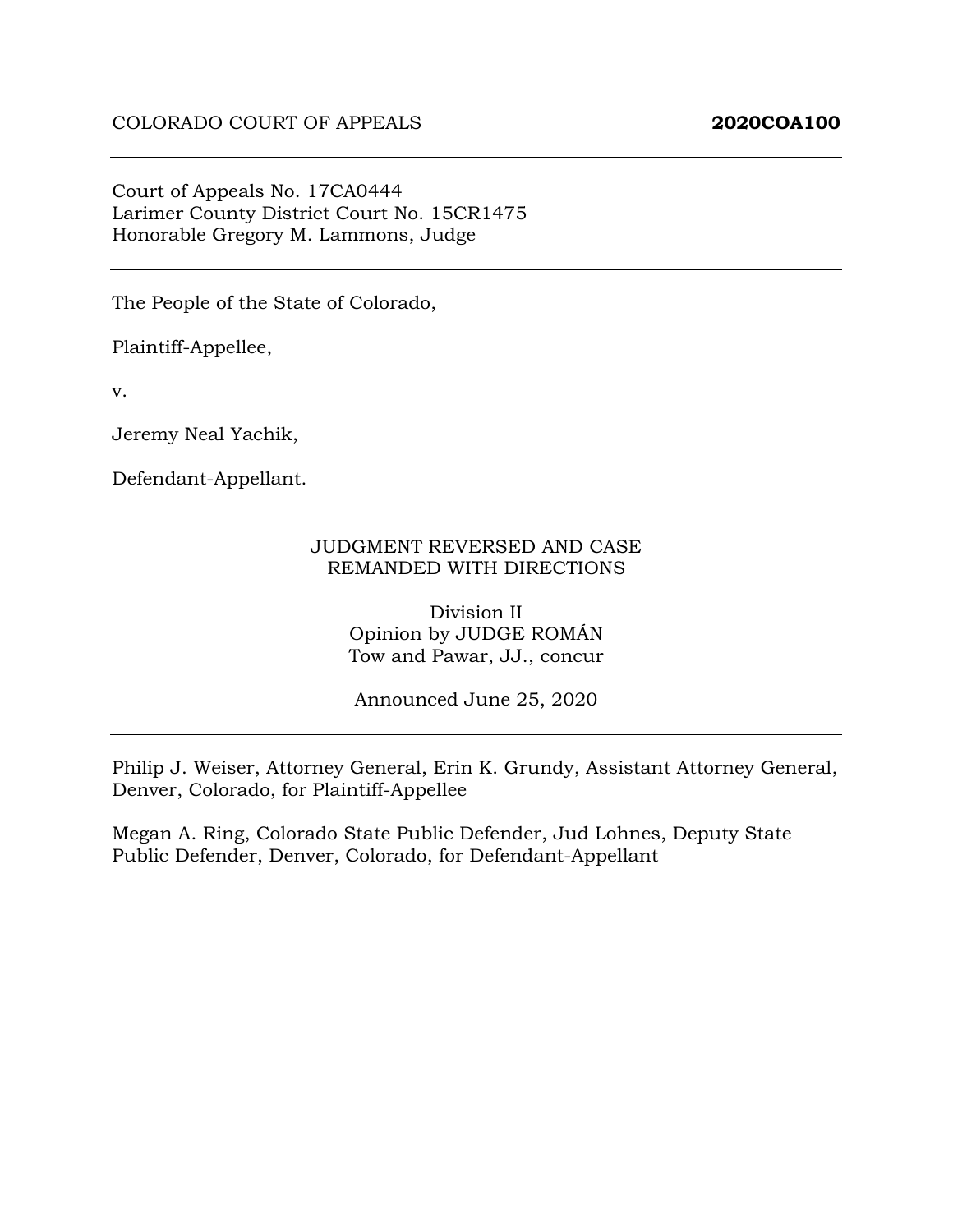¶ 1 Defendant, Jeremy Neal Yachik, appeals the judgment of conviction entered on jury verdicts finding him guilty of two counts of sexual assault on a child by one in a position of trust as part of a pattern of abuse against his biological daughter, S.Y. *See* § 18-3-405.3(1), (2), C.R.S. 2019. Specifically, he contends that the trial court erred by erroneously admitting evidence that he subjected S.Y. to physical abuse. This evidence was proffered by the prosecution  $-$  and accepted by the trial court  $-$  as res gestae of the family dynamics and background against which the charged crimes occurred. Additionally, defendant contends that the court erroneously admitted unreliable and irrelevant expert testimony about "negative grooming," without making specific findings regarding its admissibility. How the prosecution used the physical abuse evidence and the expert testimony about grooming in its case-in-chief and closing argument form the basis of defendant's third contention: prosecutorial misconduct. In particular, defendant challenges the prosecution's multiple comments made during closing argument that defendant "groomed the jury" throughout the trial.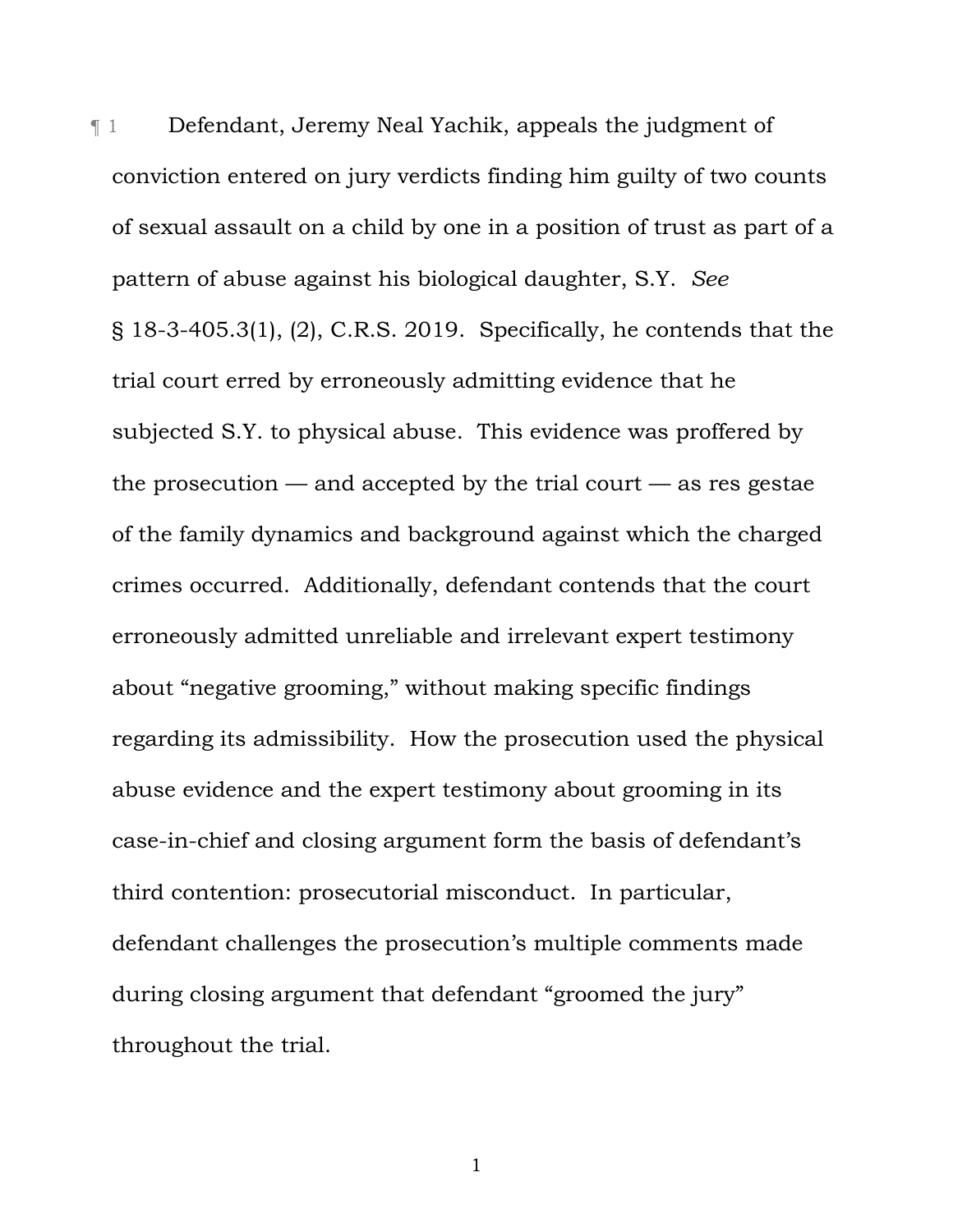**The Form that follow, we conclude that defendant's** convictions must be reversed and the case remanded for a new trial.

# I. Background

¶ 3 According to the People's evidence, the first charged sexual assault happened around August 2010 after defendant came home from the hospital, where his son was being treated for a severe illness. S.Y., who was in the eighth grade, had stayed home from school that day. Defendant told S.Y. he heard a radio show about daughters who wanted to date their fathers before asking her to lie down on his bed and pull down her pants. He then inserted a vibrator into her vagina. She removed it and put her pants back on. Defendant got on top of her and threatened to rape her if she told anyone what happened. Then he took a nap.

¶ 4 The second charged incident occurred in 2011 or 2012, when S.Y. was in ninth grade. She was cleaning dishes at the kitchen sink when defendant came up behind her and put one hand on her breasts and another hand near her vagina. S.Y. was fully clothed at the time. Defendant stopped when she told him she thought someone was coming downstairs.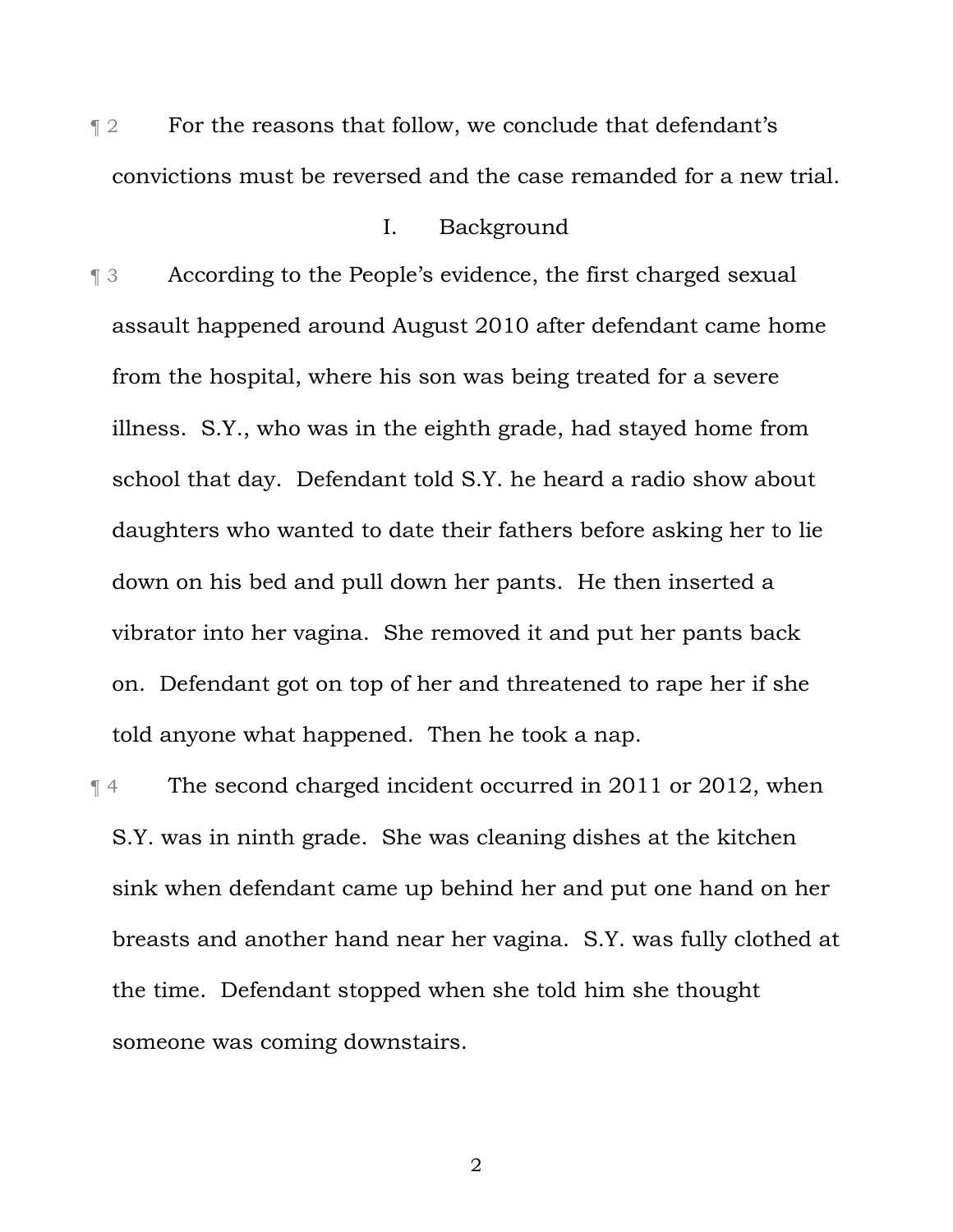- ¶ 5 S.Y. told defendant's ex-girlfriend about these incidents around August 2014. S.Y. was living with the ex-girlfriend, who was involved in an ongoing custody dispute with defendant over their son.
- ¶ 6 The People charged defendant with two counts of sexual assault on a child. At trial, the People introduced extensive and graphic evidence of the physical abuse defendant perpetrated against S.Y. and asserted that he groomed her and the jury to get away with his wrongdoing. They painted a picture of a controlling defendant and a fearful victim.
- ¶ 7 The jury found defendant guilty as charged. He received consecutive sentences of sixteen years to life on each charge.

### II. Res Gestae Evidence

¶ 8 Defendant contends that the trial court erroneously admitted evidence that he repeatedly subjected S.Y. to "horrific acts of child abuse" as res gestae for the charged sexual assaults. He specifically asserts that this evidence was not only irrelevant and highly prejudicial, but it encouraged the jury to convict him of the charged sexual assault crimes based on prior misconduct and "perceived bad character."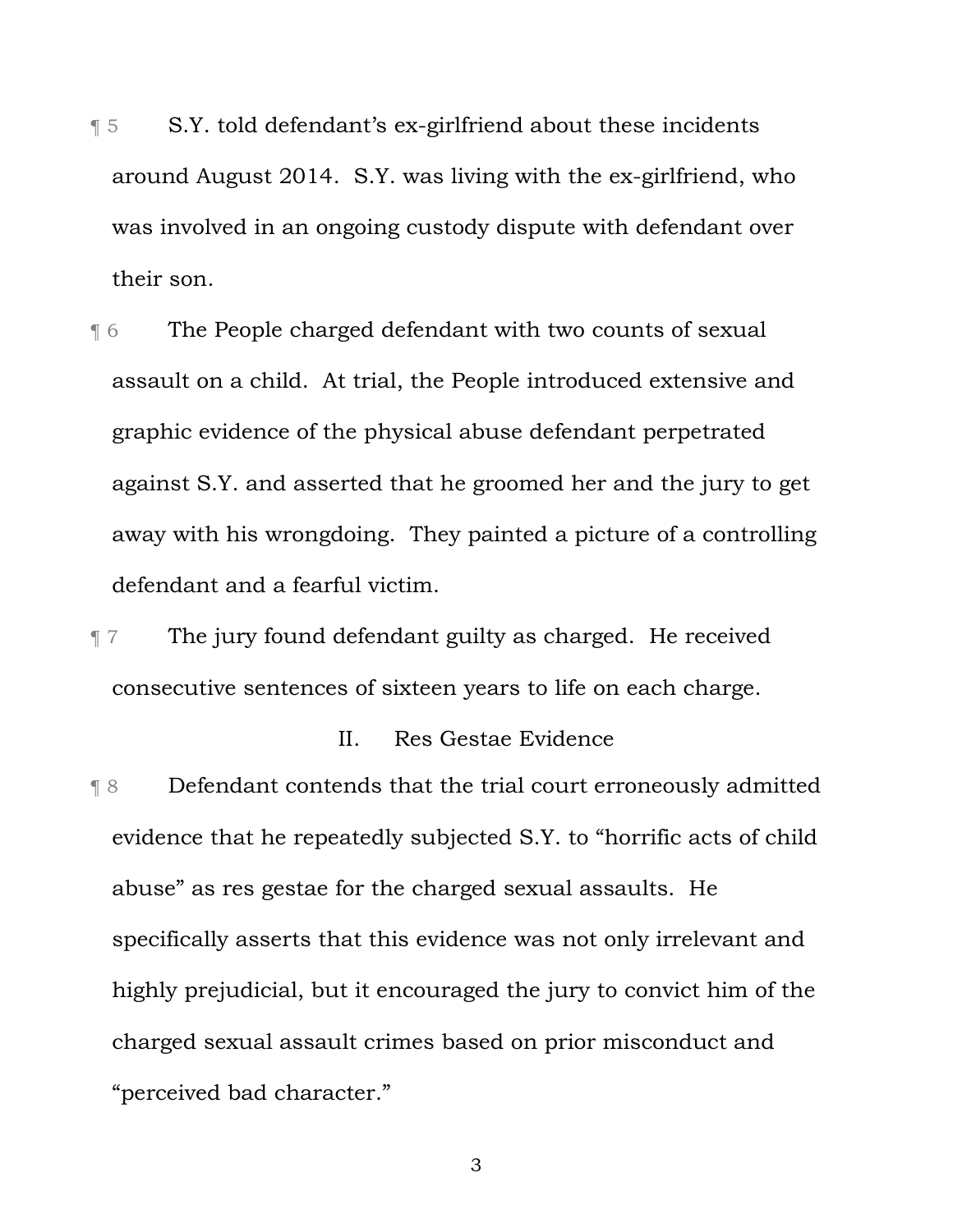- ¶ 9 The People respond that the trial court properly admitted this evidence as res gestae because it helped the jury understand (1) the control defendant exercised over S.Y.; (2) why she lied to protect him; and (3) why she delayed reporting despite frequent contact with law enforcement and human services.
- ¶ 10 Because we agree this was improperly admitted as res gestae evidence, we reverse and remand.

### A. Relevant Facts

- $\llbracket$  11 In 2013, defendant's ex-girlfriend sent a video to law enforcement showing defendant hitting and kicking S.Y. for taking carrots from the refrigerator without permission (the carrot video). The carrot video prompted an investigation that resulted in defendant being charged with, and pleading guilty to, misdemeanor child abuse.
- ¶ 12 In 2016, the prosecution in the sexual assault case filed a pretrial motion seeking to admit as res gestae the carrot video and other physical abuse evidence collected during the 2013 child abuse investigation. According to the prosecution, the physical abuse evidence was "part and parcel of th[e] evolving [sexual assault] criminal episode." The sexual abuse allegations and the physical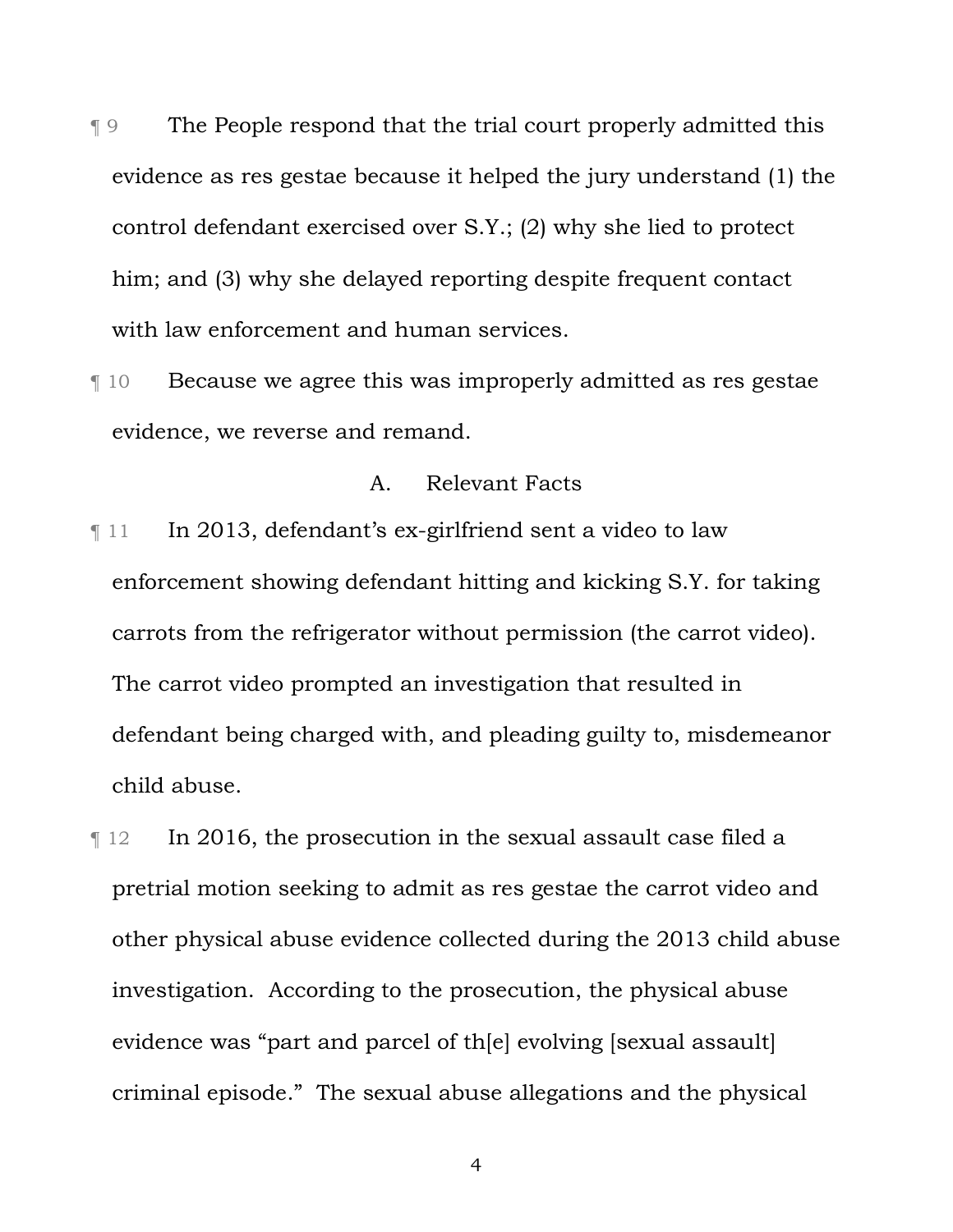abuse "involve[d] the same period of time" and "[a]ny observations of the defendant's behavior towards [the victim] during and near that time period [were] crucial to give context and explain the entire criminal episode."

¶ 13 Defense counsel objected because "the child abuse allegations [were] not integral to the charges," were "not relevant," and "the minimal probative value [was] vastly outweighed by their prejudicial impact." Instead, the prosecution was seeking to "convict Defendant of the current charges based upon his perceived bad character and alleged prior bad acts." Defense counsel pointed out that the child abuse involved "physical punishment or deprivations for bad behavior," not punishments to procure sex. And, in the sexual assault case filings, there were no similar allegations that defendant sexually assaulted S.Y. because she behaved badly or as a form of punishment. Moreover, according to defendant, the "story" of the sexual assaults could be understood without any reference to the physical abuse. Therefore, defense counsel contended that the evidence should not be admitted under res gestae, CRE 403, or any other theory.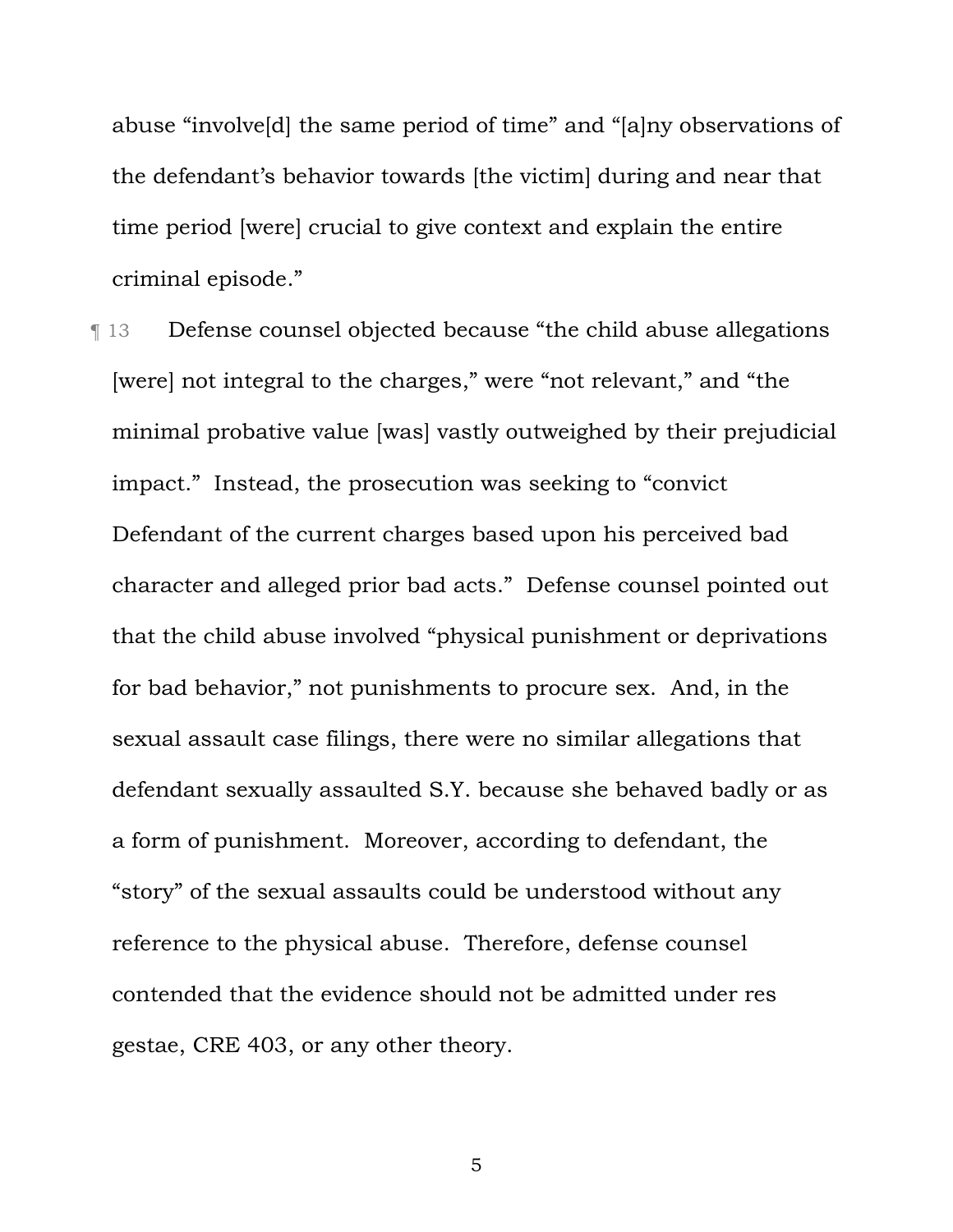¶ 14 The district court admitted the evidence as res gestae. In a

written order, it ruled that

[t]he family dynamics and interactions between the Defendant and alleged victim are relevant to give context to the jury. They are relatively contemporaneous in time and involve the same actors. That said, it is not proper for the People to introduce any evidence regarding charges or convictions that arose out of L13M1456 [the child abuse case]. Whether the Defendant wishes to do so is his decision. The Court notes that in the Defendant's Motion for Specific Discovery, he asserts that L13M1456 contains exculpatory information related to the charged offenses. It is inconsistent to now assert that the two cases are not relevant to one another.

The court did not address Rule 403 in its written ruling.

¶ 15 At trial, S.Y. testified extensively about the physical abuse that defendant perpetrated against her "almost daily" during the years that she lived with him. At the prosecutor's prompting, she detailed for the jury how defendant would force her to eat hot sauce concoctions, zip tie her hands behind her back and lock her in a dark room for hours, kick her, beat her, choke her, spray her eyes with police department grade pepper spray, deprive her of food, and force her to endure extreme exercise without rest. She also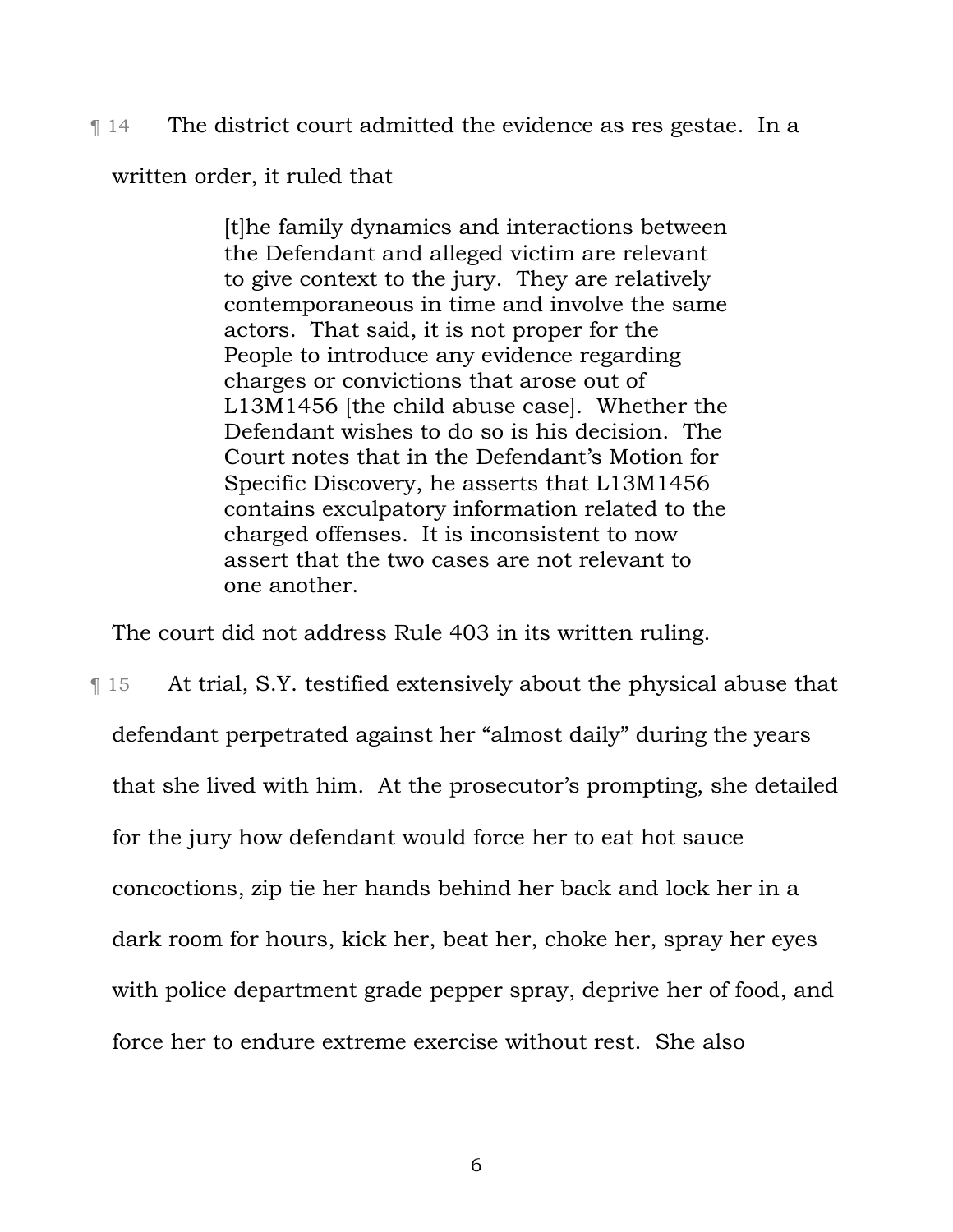described the scars she still had from those experiences and the stomach problems that still caused her pain.

¶ 16 Defendant's ex-girlfriend also testified that defendant physically abused S.Y. "[a]lmost on a daily basis." While she described many of the same incidents of abuse that S.Y. had, she also described how S.Y. was forced to sleep outside and was hit with "a spatula, wooden spoons, [and a] belt." She even testified that the "abuse was getting so severe that [she] was afraid [defendant] was going to kill [S.Y.]."

¶ 17 At the close of evidence, the parties discussed a limiting instruction on the res gestae. Although such an instruction was not required, the court was "convinced in this case it is appropriate . . . because we've heard so much about the child abuse." So the court gave the following instruction:

> The Defendant is not charged with child abuse in this case. The evidence you heard related to the allegations of physical abuse of [S.Y.] has been admitted for the limited purpose of providing the jury with a full and complete understanding of the events surrounding the charged crimes and the context in which the charged crimes occurred.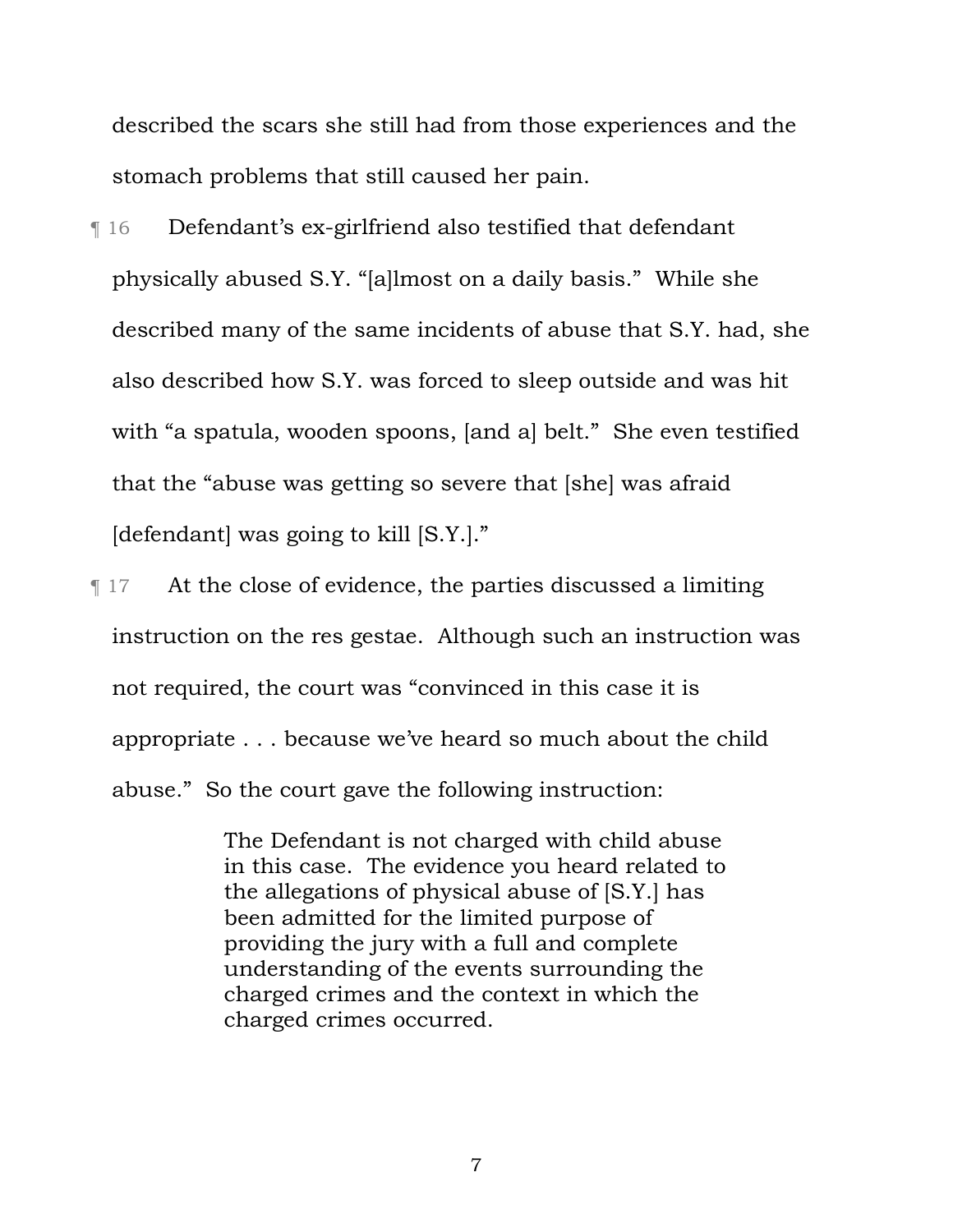¶ 18 In closing argument, the prosecutor reminded the jury of the

physical abuse evidence:

And I know the defense, they will say, think about how crazy it is that a guy would come home from dropping his kid off at the hospital and commit this and take a nap. But keep in mind, you are not thinking and analyzing his actions from a rational person such as yourself. You've got to think about this from the perspective of someone who wants to commit that sexual assault on a child and would do the behaviors that you saw on that [carrot] video and do the behaviors that are described. You can't look at that in a, well, I wouldn't do that, because you wouldn't do the rest of it.

¶ 19 The prosecutor implored the jury to watch the carrot video

during its deliberations and asked it to "[l]ook at that evidence,

think about what this girl went through, think about what she told

you and described," and find defendant guilty.

B. Standard of Review and Applicable Law

¶ 20 "We review the admission of evidence for an abuse of discretion." *People v. Trujillo*, 2014 COA 72, ¶ 60. A court abuses its discretion when its ruling is manifestly arbitrary, unreasonable, or unfair. *Id.*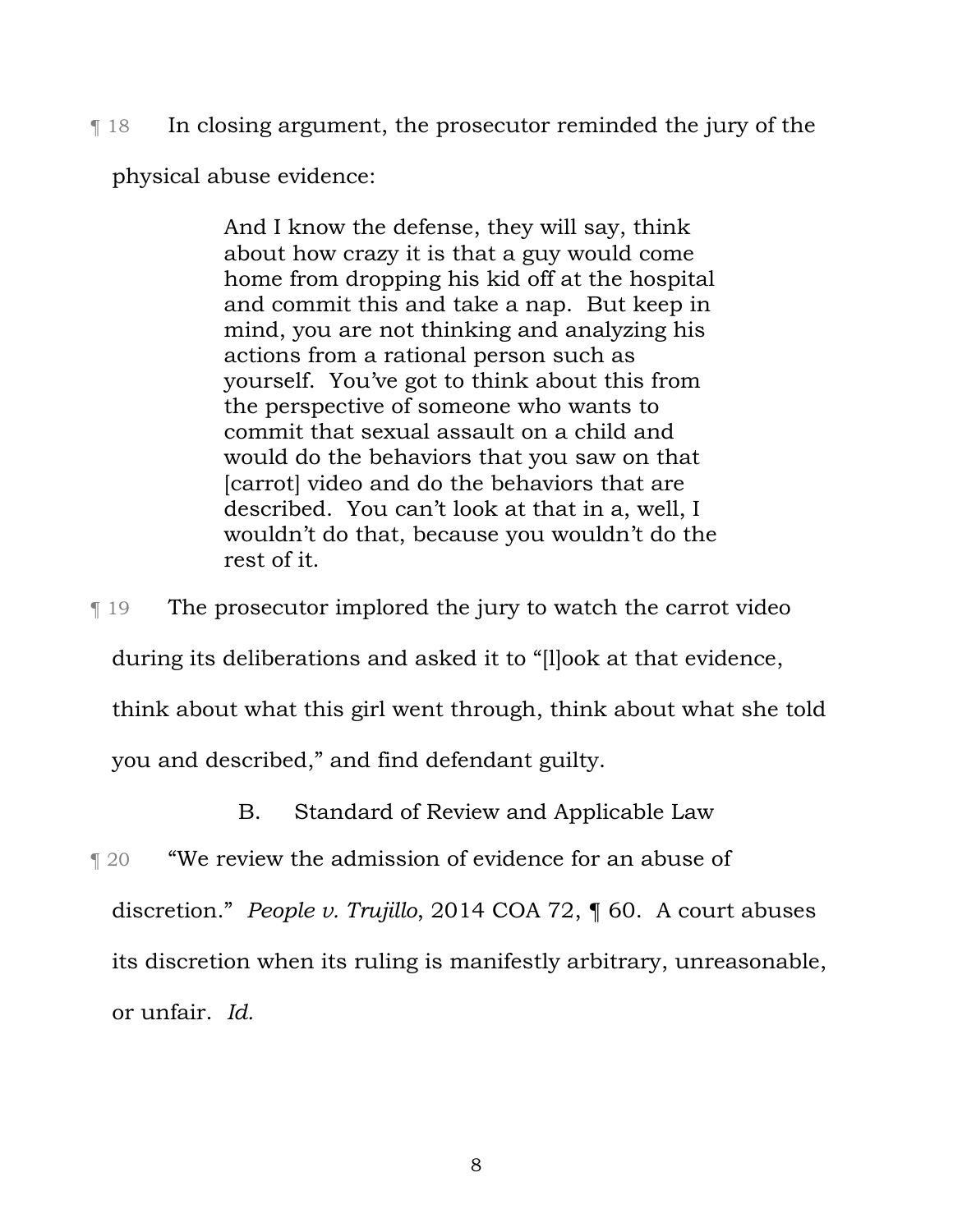¶ 21 "All relevant evidence is admissible unless otherwise provided by constitution, statute, or rule." *Yusem v. People*, 210 P.3d 458, 463 (Colo. 2009) (citing CRE 402). Relevant evidence is evidence that has "any tendency to make the existence of any fact that is of consequence to the determination of the action more probable or less probable than it would be without the evidence." *Id.* (quoting CRE 401). But relevant evidence can be excluded "if its probative value is substantially outweighed by the danger of unfair prejudice" or "if it is used to prove the character of a person in order to show that he acted in conformity with that character on a particular occasion." *Id.* (citing CRE 403, 404(b)).

**Text** 22 Evidence of other crimes, wrongs, or acts cannot be introduced to show a person acted in conformity with his or her bad character. CRE 404(b); *People v. Spoto*, 795 P.2d 1314, 1318 (Colo. 1990). "This rule is based upon the fear that the jury will use evidence that the defendant has committed other bad acts to convict the defendant of the charged offense." *People v. Quintana*, 882 P.2d 1366, 1372 (Colo. 1994). "'Other act' evidence, however, generally occurs at different times and under different circumstances from the charged offense." *Id.* By contrast,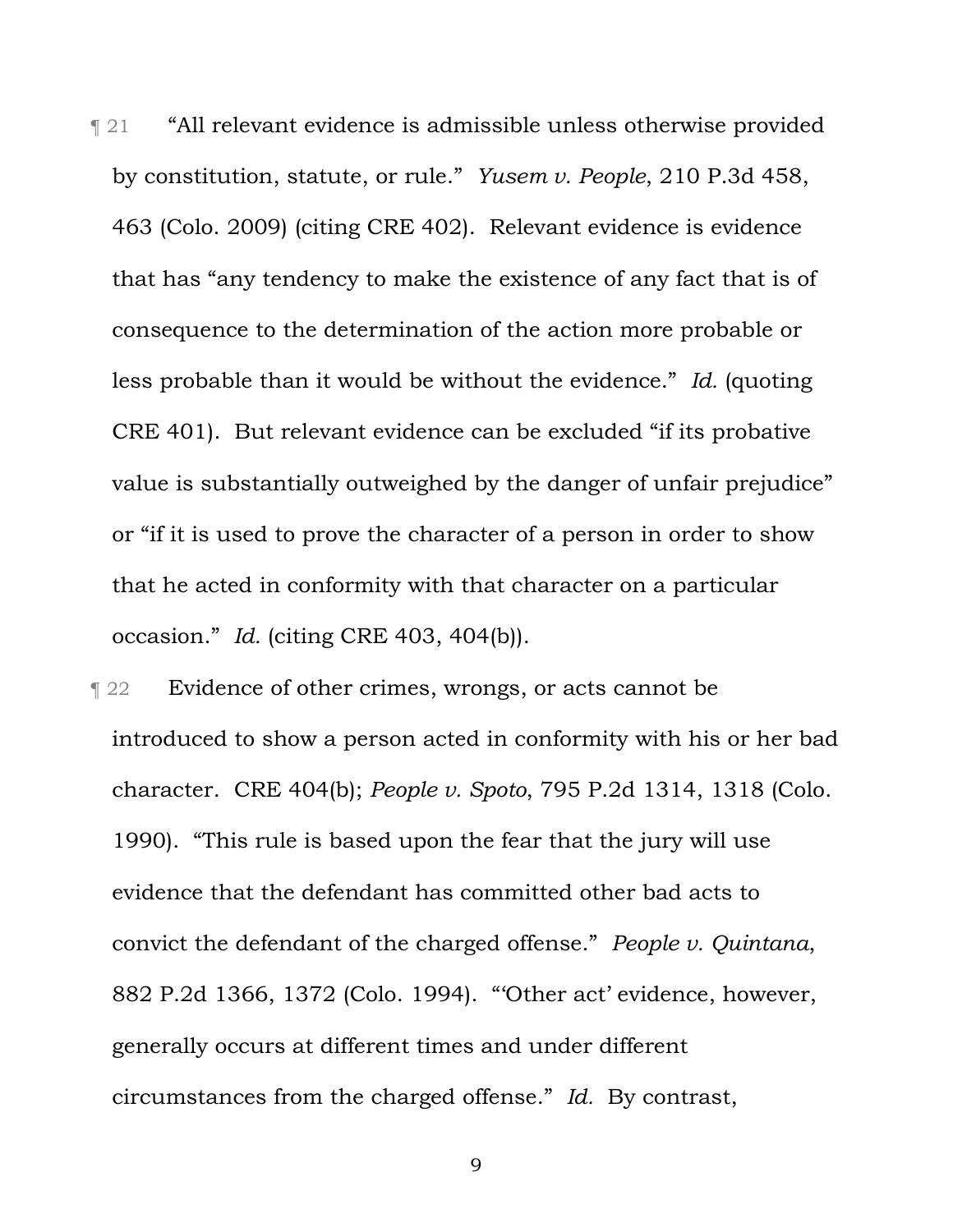"[e]vidence that is contemporaneous with and serves to illustrate the character of the crime charged" does not fall under CRE 404(b), but rather is res gestae evidence. *People v. Rollins*, 892 P.2d 866, 873 (Colo. 1995).

**The 23** Res gestae evidence "provides the fact-finder with a full and complete understanding of the events surrounding the crime and the context in which the charged crime occurred, including events closely related in time and nature to the charged offense." *People v. Martinez*, 24 P.3d 629, 633 (Colo. App. 2000); *see also Quintana*, 882 P.2d at 1373 ("Evidence of other offenses or acts that is not extrinsic to the offense charged, but rather, is part of the criminal episode or transaction with which the defendant is charged, is admissible to provide the fact-finder with a full and complete understanding of the events surrounding the crime and the context in which the charged crime occurred."). Res gestae is "matter incidental to the main fact and explanatory of it, including acts and words which are so closely connected therewith as to constitute a part of the transaction, and without knowledge of which the main fact might not be properly understood." *Rollins*, 892 P.2d at 872-73 (quoting *Woertman v. People*, 804 P.2d 188, 190 n.3 (Colo. 1991)).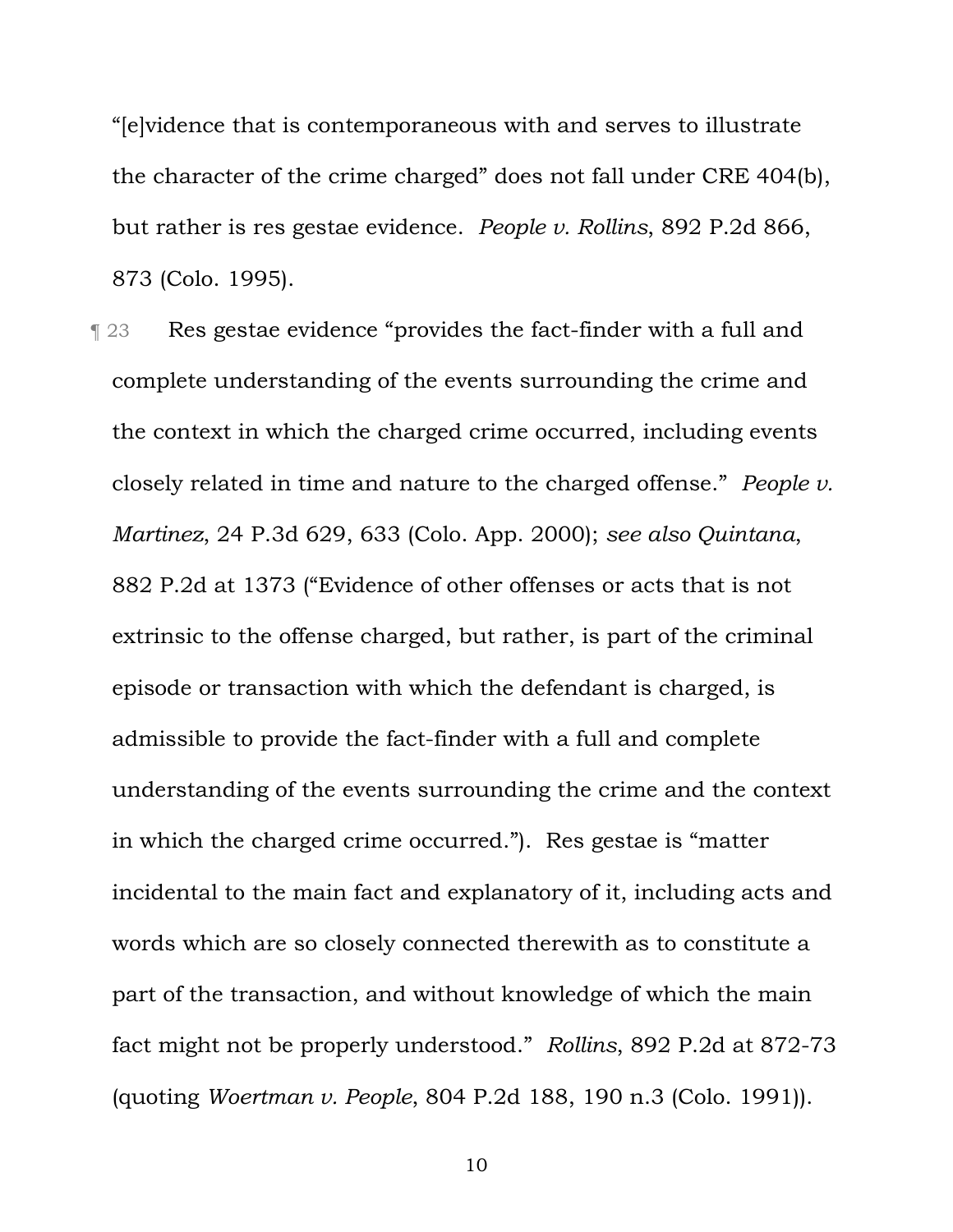¶ 24 Res gestae evidence need not meet the procedural requirements of Rule 404(b) but is instead admissible if it is relevant and if its probative value is not substantially outweighed by the danger of unfair prejudice. *People v. Czemerynski*, 786 P.2d 1100, 1109 (Colo. 1990).1

# C. Analysis

**Term 25** We are not persuaded that the physical abuse evidence was admissible as res gestae of the charged sexual assaults because the incidents are not "inextricably intertwined," *People v. Coney*, 98 P.3d 930, 933 (Colo. App. 2004), such that the physical abuse evidence was "necessary to complete the story" of the sexual

 <sup>1</sup> Defendant argues that res gestae is a "discredited" doctrine that has been abrogated by the Colorado Rules of Evidence. However, our supreme court has acknowledged and analyzed the res gestae doctrine in numerous cases. *See, e.g.*, *Zapata v. People*, 2018 CO 82, ¶¶ 58-60; *People v. Quintana*, 882 P.3d 1366, 1373 (Colo. 1994). *But see Zapata*, ¶ 76 ("There is . . . good reason for this court, in an appropriate case, to consider whether the doctrine [of res gestae] has been rendered obsolete by modern rules of evidence. It is a vague and nearly standardless concept that is applied too expansively to admit otherwise inadmissible evidence.") (Hart, J., specially concurring). Because we are bound to follow supreme court precedent, we decline defendant's invitation to reconsider the doctrine in this case. *People v. Harmon*, 2019 COA 156, ¶ 3 n.1.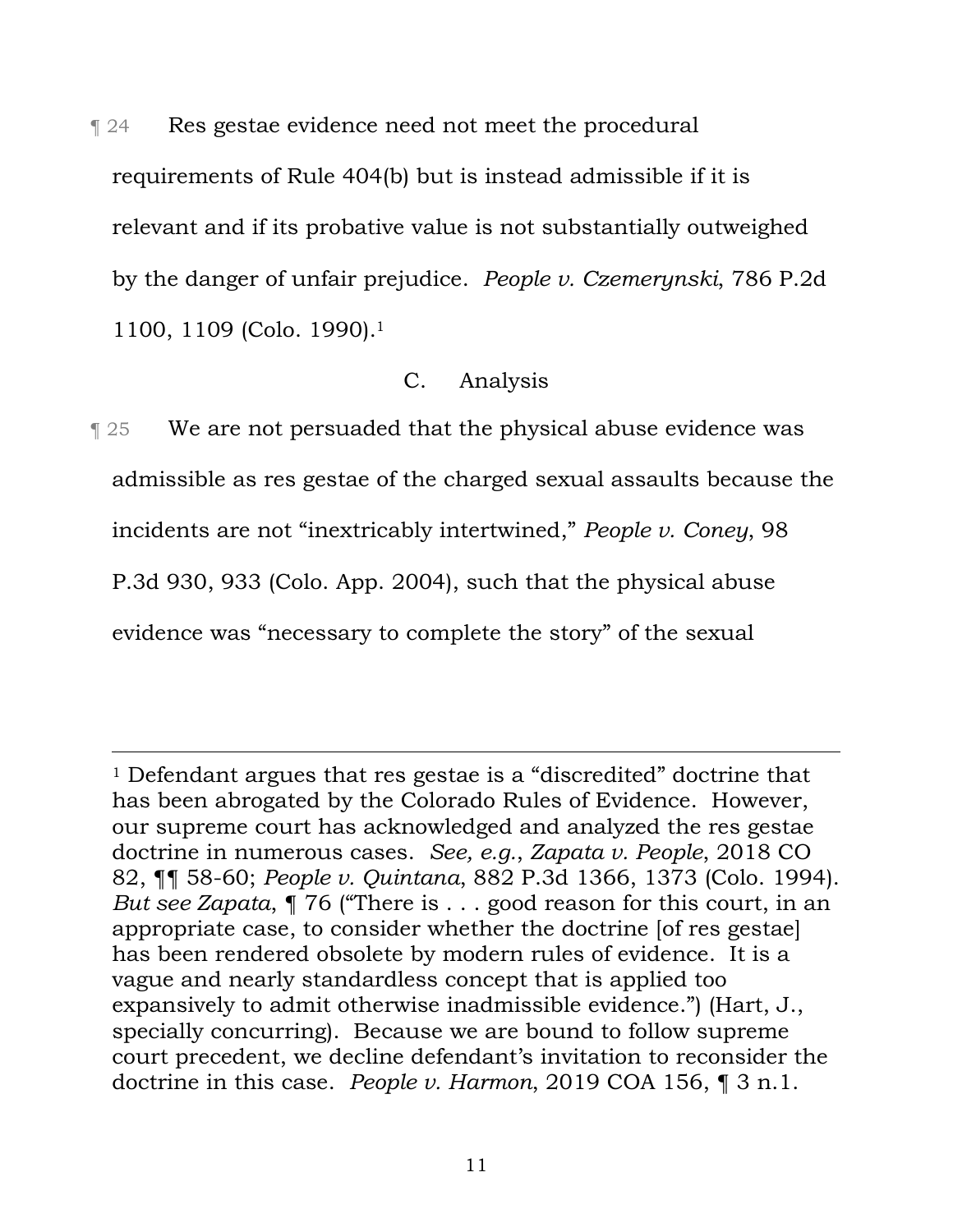assaults for the jury, *People v. Miranda*, 2014 COA 102, ¶ 47 (citation omitted).

#### 1. Admissibility as Res Gestae

- ¶ 26 The prosecutor elicited testimony throughout defendant's trial about the extreme physical abuse that S.Y. endured. According to the People, this evidence was relevant to show the family dynamics and interactions between defendant and S.Y. and also to explain why S.Y. delayed reporting.<sup>2</sup>
- ¶ 27 But the physical abuse evidence was not critical to the jury's understanding of the charged crimes because nothing in the record linked those incidents in time or circumstance. Indeed, S.Y. testified about the sexual assaults without making any reference to physical abuse. In response to the prosecutor's question about whether she feared physical abuse if she told anyone about the vibrator incident, S.Y. answered "[n]o, I did not." Instead, she believed she would be in "big trouble" if she told anyone, meaning she would "just be grounded."

 <sup>2</sup> The prosecution did not seek to admit the physical abuse evidence for any of these specific purposes under CRE 404(b); however, we discuss Rule 404(b) in greater detail *infra* Part II.C.2.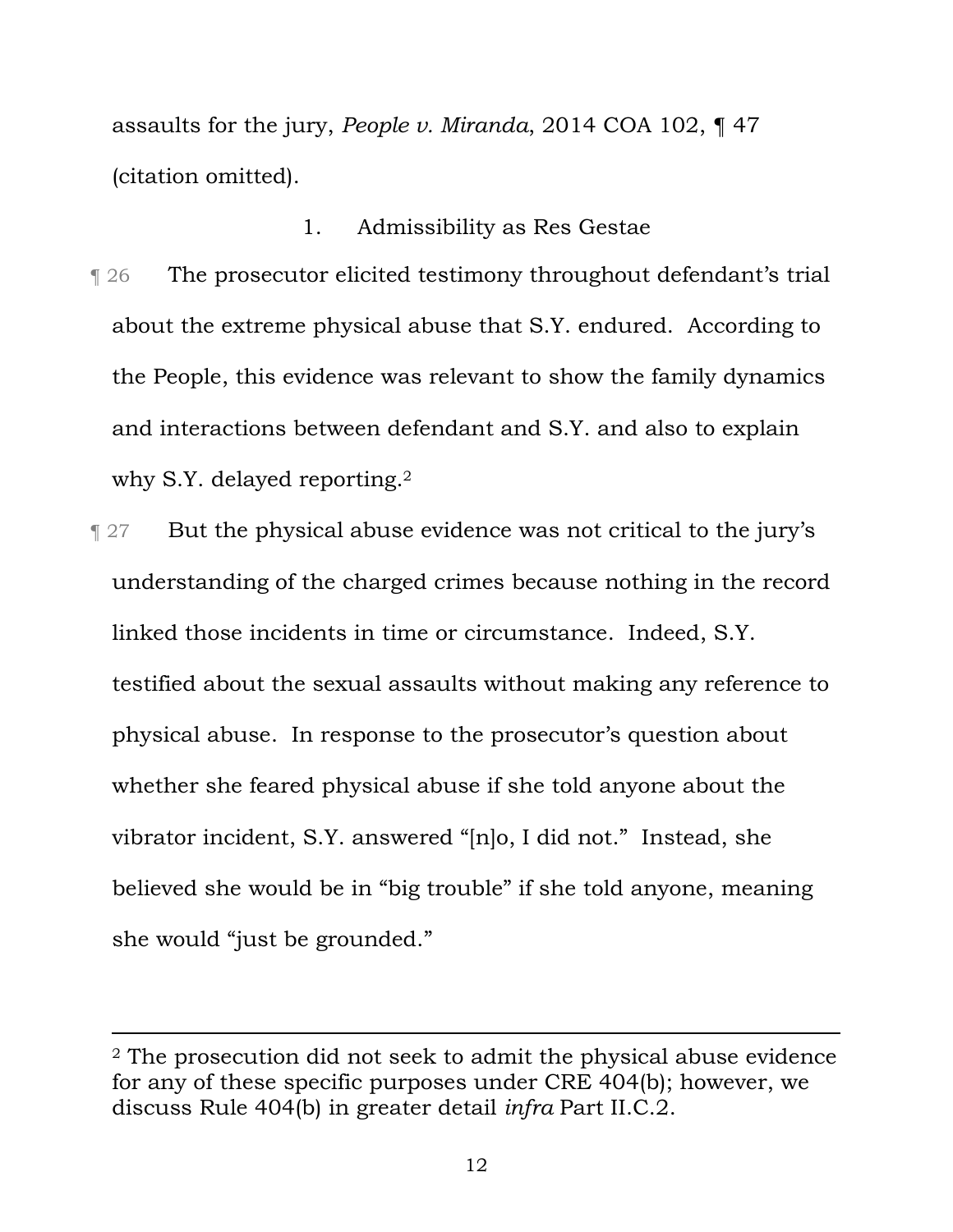¶ 28 The physical abuse evidence certainly gave the jury a clearer picture of the violence and volatility S.Y. suffered at home, but the jury did not need to know about the pepper spray, hot sauce concoctions, choking, and food deprivation to understand the "story" of the sexual assaults. This conclusion is made more apparent because there is no evidence S.Y. was physically abused in connection with the sexual assaults (i.e., to procure sex, to punish her for resisting sexual advances, or to secure her silence). *Cf. People v. Mosley*, 2019 COA 143, ¶ 37 (*cert. granted* Mar. 30, 2020) (describing res gestae as evidence that is "generally so intertwined with the time and circumstances of the offense that its exclusion would leave a void in the account"). Instead, S.Y. was punished for alleged lying, poor communication, and not doing her chores.

¶ 29 The prosecution also suggested at trial that the ongoing threat of physical abuse might have explained why S.Y. delayed reporting the sexual assaults. *Cf. People v. Rojas*, 2020 COA 61, ¶ 43 (Furman, J., dissenting) ("Res gestae evidence is evidence of acts or words that are integral, natural, or necessary parts of the crime, not of the investigation of the crime."). But when S.Y. was asked why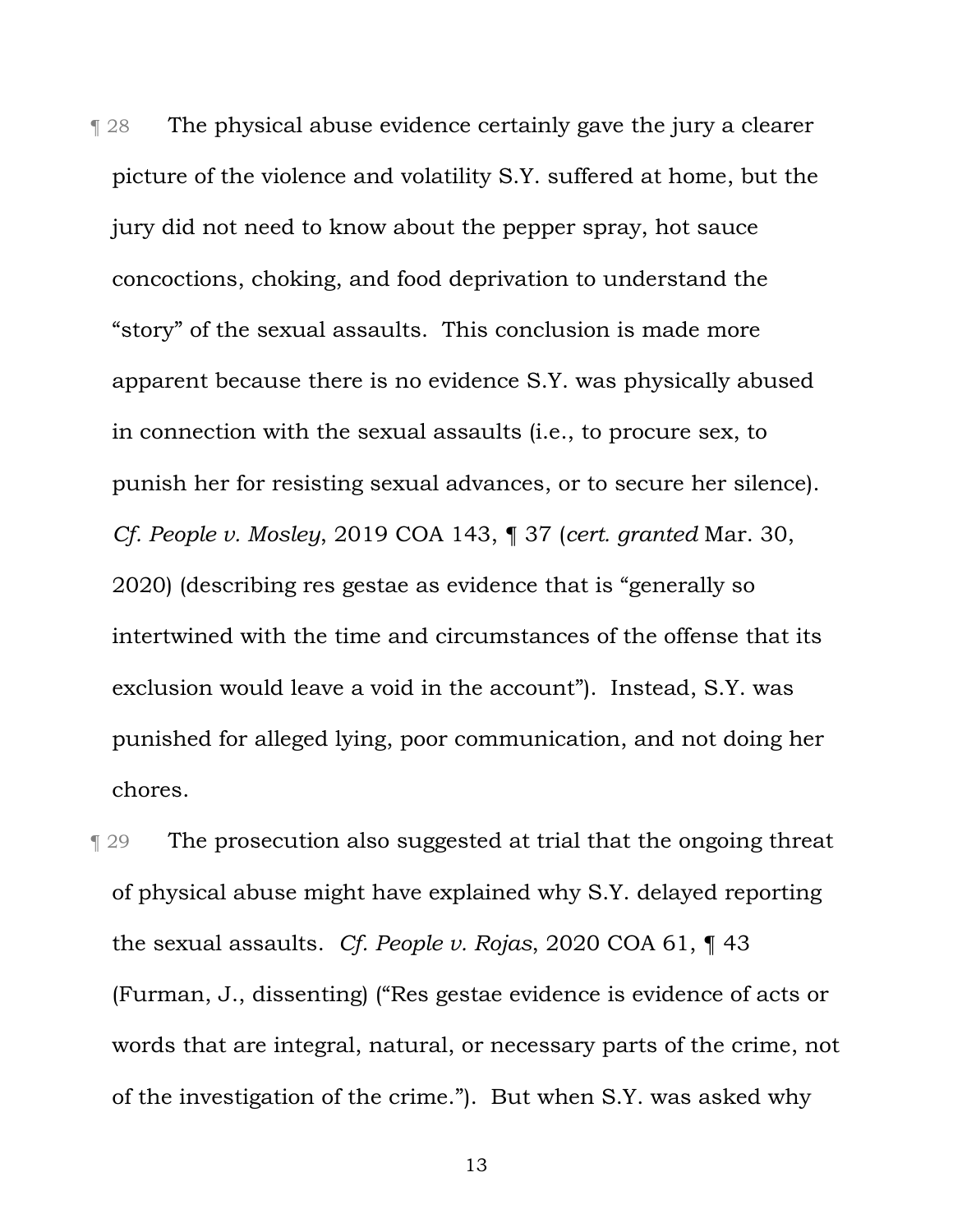she had not reported earlier, she provided various reasons,

including that she "didn't know why," she must have "forgotten" to mention it, she did not know what would happen to herself and her little brother, she was not sure where she would live, she did not want to ruin defendant's relationship with his ex-girlfriend, she was ashamed, and defendant told her not to say anything.

¶ 30 Thus, rather than being "an integral and natural part of an account of [the] crime" or "necessary to complete the story of the crime for the jury," *People v. Abu-Nantambu-El*, 2017 COA 154, ¶ 39 (quoting *People v. Greenlee*, 200 P.3d 363, 368 (Colo. 2009)), *aff'd*, 2019 CO 106, the physical abuse evidence described specific instances of defendant's prior bad acts and showcased his bad character at various times and of a dissimilar nature to the charged crimes. The physical abuse was extrinsic to the charged sexual assaults and, as such, cannot be characterized as res gestae. *See Rollins*, 892 P.2d at 873 (concluding that defendant's three uncharged sexual incidents against victim were not res gestae in sexual assault trial because they occurred under different circumstances and in different locations than the charged conduct).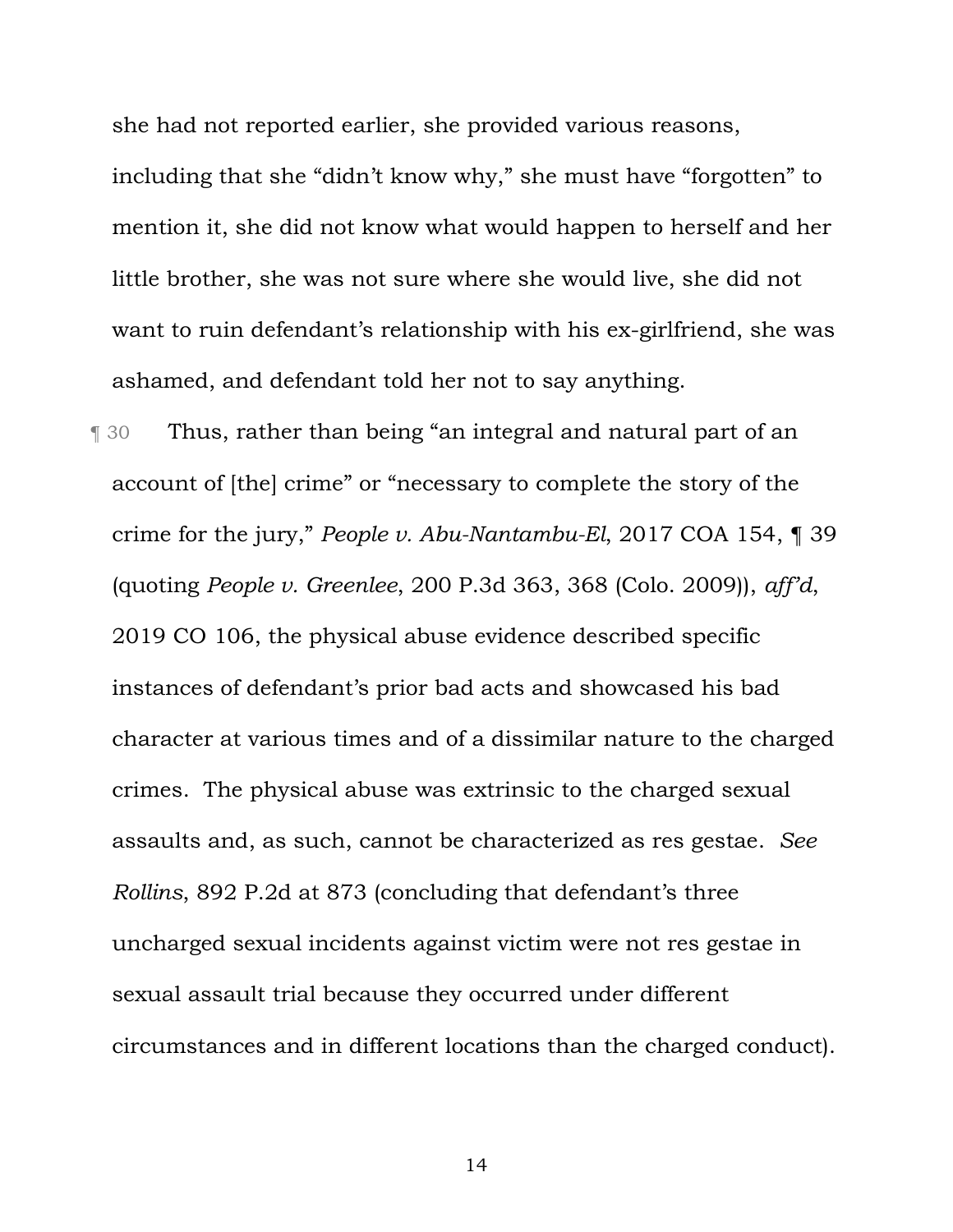- **The 31** Contrary to the People's assertions, the situation here is unlike those in *Quintana*, *Mosley*, *Miranda*, and *Rojas*. In each of those cases, res gestae was admissible because it related to the charged crime and filled an evidentiary gap without which the jury might be left confused.
- ¶ 32 In *Quintana*, 882 P.2d at 1373-74, the supreme court considered whether three statements the defendant made about killing people were admissible in his murder trial. The court concluded the statements were res gestae of the charged crimes because they were made during and immediately after the murder, were "all linked in time to a single criminal episode," "form[ed] a natural part of the criminal episode as a whole," and "serve[d] to illustrate the character of defendant's actions." *Id.* at 1374. Specifically, the statements allowed the jury to "view the criminal episode in context and to draw appropriate inferences from the evidence." *Id.*
- ¶ 33 In *Mosley*, a division of this court affirmed the admission as res gestae of evidence showing that defendant was involved in an altercation in a strip club before the charged assault in a parking lot. 2019 COA 143. "Importantly, the two incidents were estimated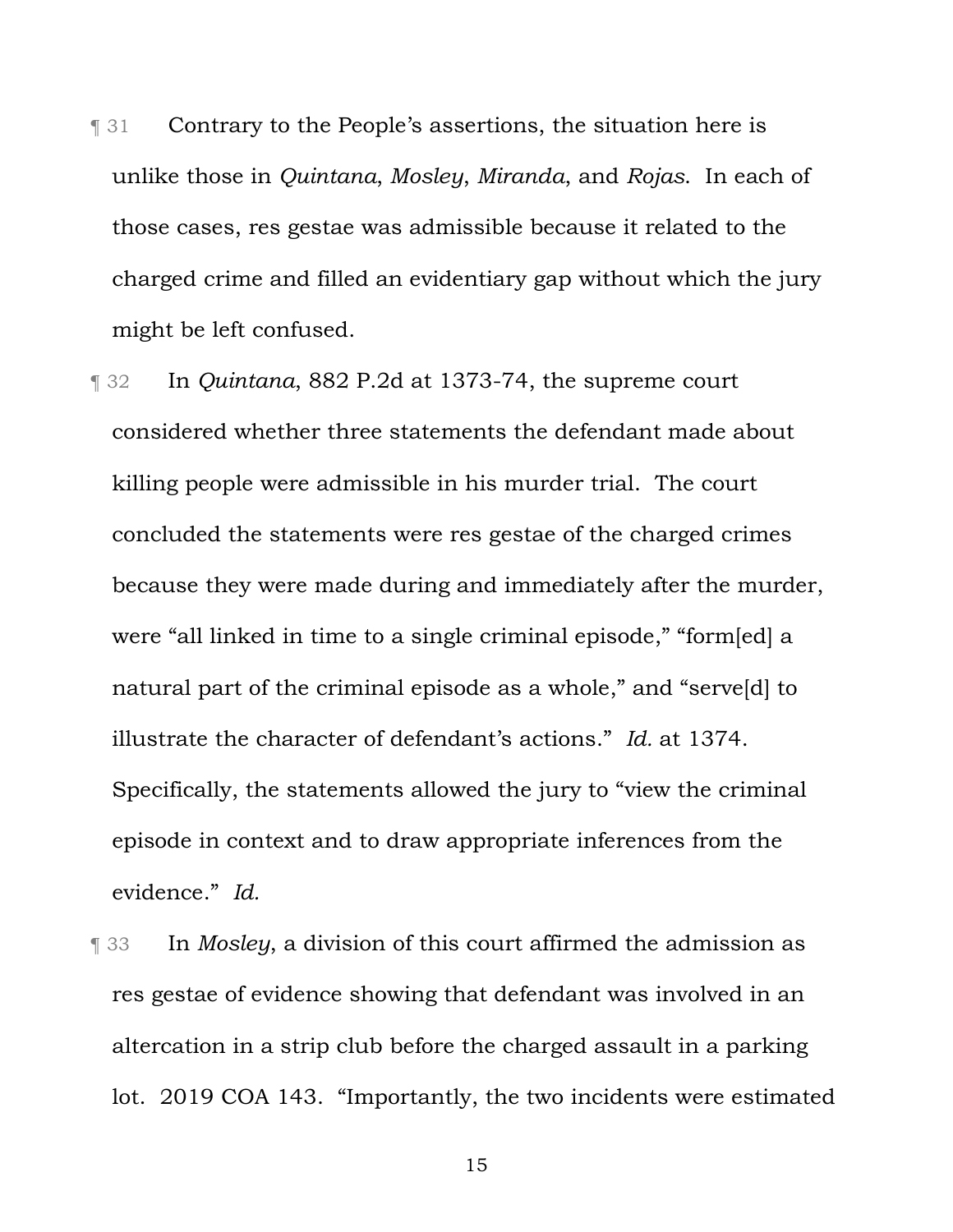to have taken place between ten and twenty minutes apart, and the evidence was relevant to establish the character of Mosley's actions." *Id.* at ¶ 38. That is, the evidence showed not only why the defendant left the club, but also why he was angry and aggressive when he encountered the victims, whom he believed were part of the same group he confronted inside the club. *Id.* at ¶¶ 33, 38.

¶ 34 And in *Miranda*, ¶ 41, the defendant challenged the admission as res gestae of seven instances showing that he had groomed the victim and engaged in escalating sexual behaviors with her. The prosecutor argued that this evidence "help[ed] illustrate for the jury the relationship between [Miranda] and the victim, and the ongoing sexualized grooming behavior of [Miranda] that played into, and set the stage for, the crimes charged against him." *Id.* at ¶ 43. Without such evidence, the jury might be left with "the mistaken impression that the two instances charged as crimes occurred out of the blue." *Id.* A division of this court concluded the evidence was admissible because the charged offenses and grooming acts occurred over "approximately the same two-year period" and "showed 'a highly sexualized relationship as initiated by the defendant," which was "probative of his intent." *Id.* at ¶¶ 51-52. And the res gestae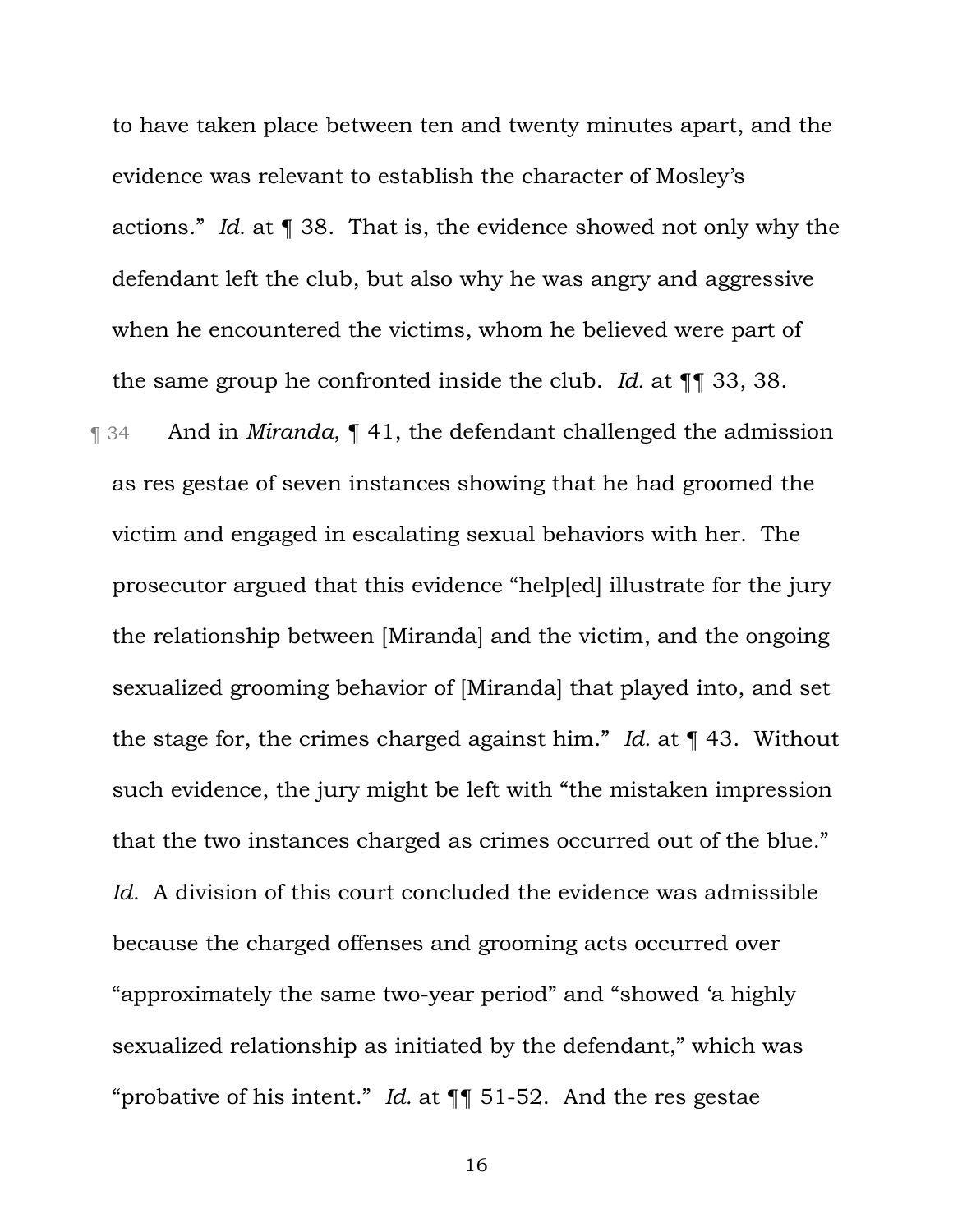showed a "clear pattern of repeated criminal and sexual conduct," including "rewards and punishment based on compliance with [defendant's] sexual demands." *Id.* at ¶ 53 (citation omitted); *see also People v. Rudnick*, 878 P.2d 16, 18-19 (Colo. App. 1993) (upholding admission of res gestae evidence of defendant's heated argument prior to a traffic altercation, which resulted in the defendant firing at, and killing, the driver of the other vehicle).

- ¶ 35 And finally, in *Rojas*, ¶ 13, the defendant contended that the trial court erroneously admitted res gestae of a false application for food stamps in her trial for making another false application. A majority of the division disagreed, concluding that the res gestae was probative of the defendant's "mental state and intent to knowingly provide false information on food stamp applications, and it demonstrated that she had knowingly received a thing of value of another by deception," and so was "'part and parcel' of the crime charged." *Id.* at ¶ 22 (quoting *Callis v. People*, 692 P.2d 1045, 1051 n.9 (Colo. 1984)).
- **This case is distinguishable from each of those cases. The** physical abuse evidence does not fill in any missing pieces in the "story" of the sexual assaults nor does it assist the jury in drawing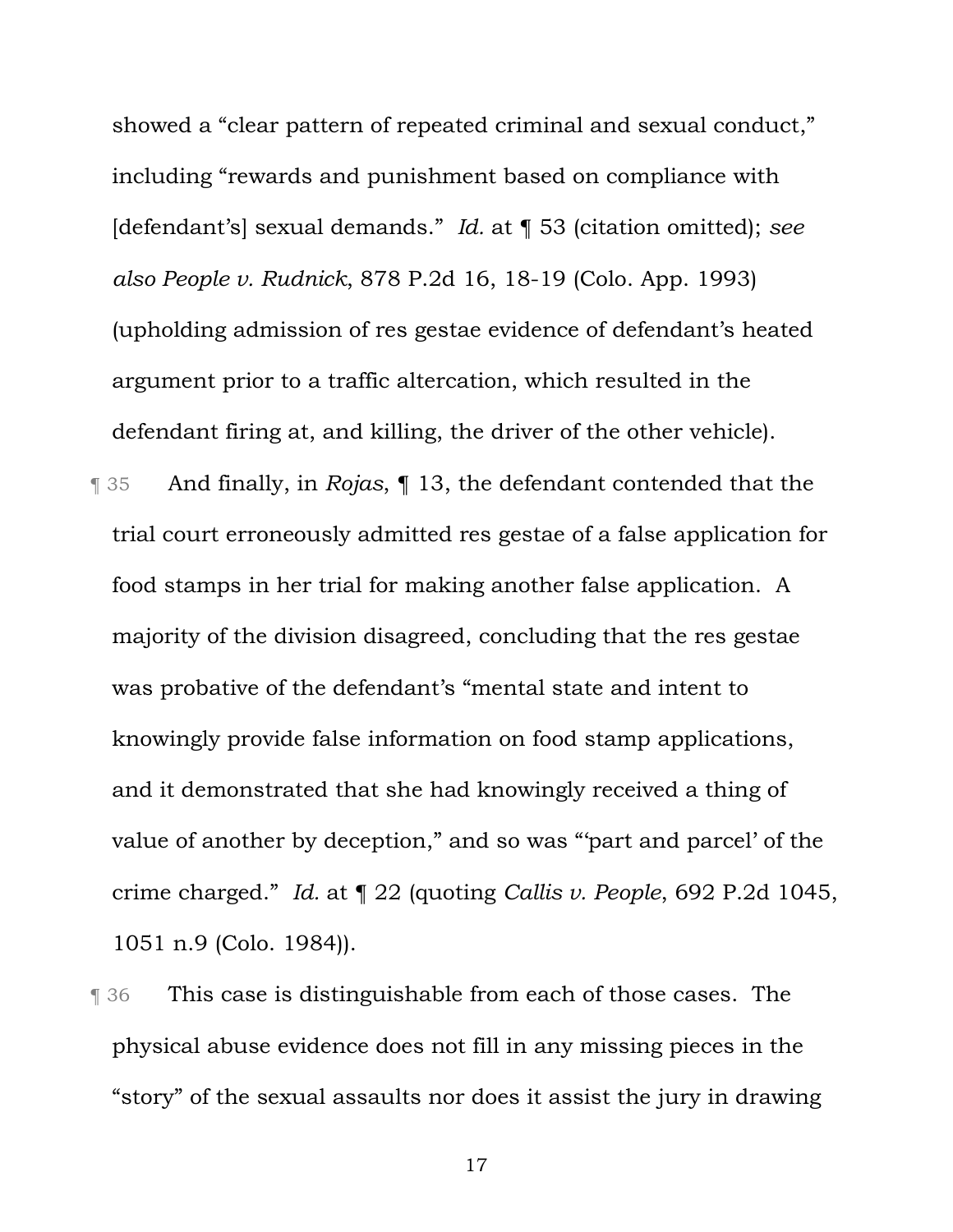appropriate inferences from the evidence. For instance, there is no evidence here of "a highly sexualized relationship" between defendant and S.Y. or escalating sexual demands or conduct. *Cf. Miranda*, ¶¶ 51-52. Additionally, there is no evidence that defendant punished S.Y. based on her compliance (or lack thereof) with his sexual demands, and S.Y. denied fearing physical abuse if she told anyone about the sexual assaults. And, unlike in *Rojas*, the People do not assert, and the evidence does not support, that the physical abuse evidence provided a motive or intent for the sexual assaults. To the contrary, S.Y. and defendant's ex-girlfriend testified that the physical abuse was punishment for S.Y.'s other, unrelated bad behaviors.

**Text** For all these reasons, we conclude that the trial court abused its discretion by admitting the physical abuse evidence as res gestae.

# 2. Harmless Error

**Term 38** Where, as here, an error is preserved by a contemporaneous objection, we review it for harmlessness. *Hagos v. People*, 2012 CO 63, ¶ 12. Under this standard, reversal is warranted if the error affects the substantial rights of the parties, meaning that it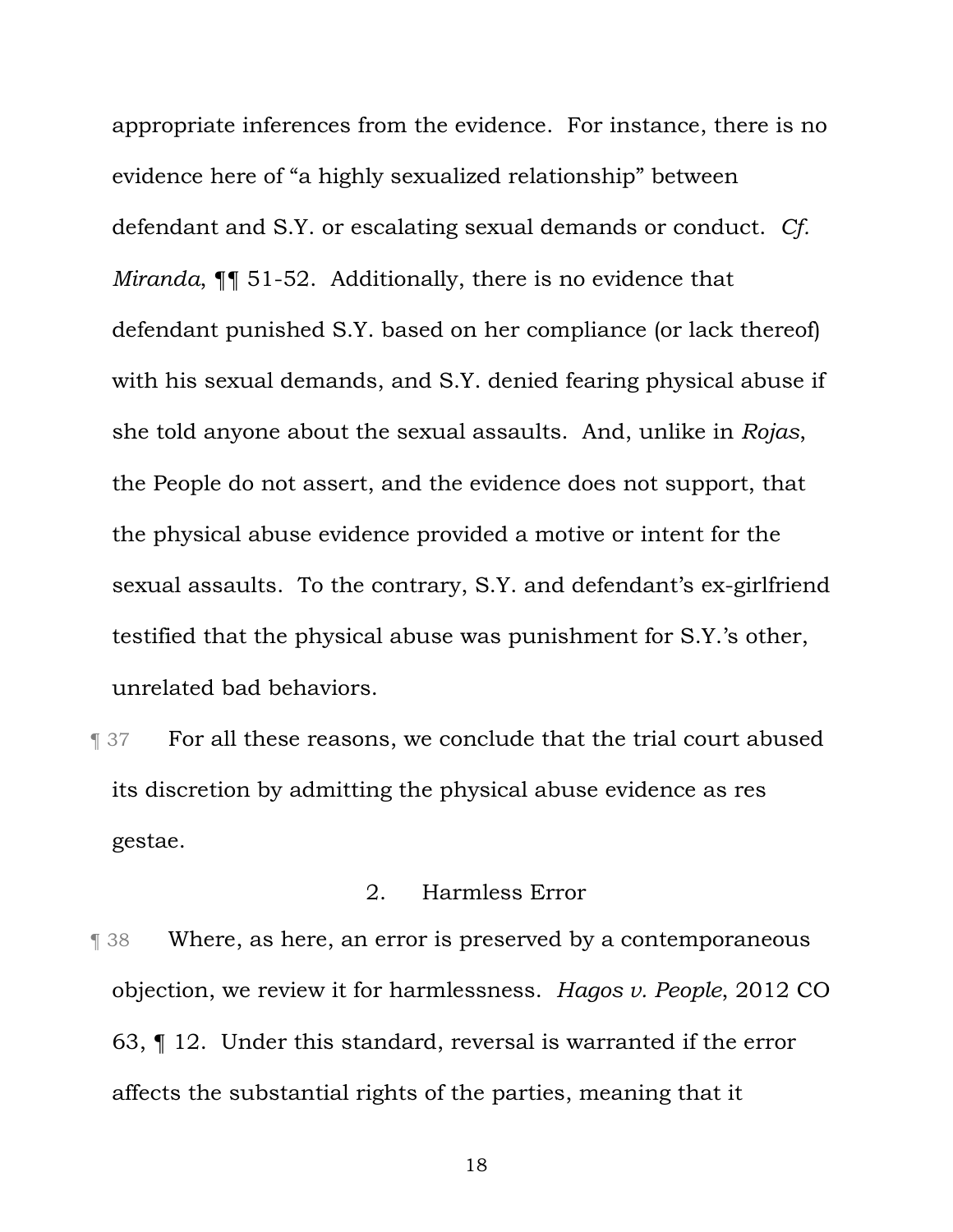"substantially influenced the verdict or affected the fairness of the trial proceedings." *Id.* (quoting *Tevlin v. People*, 715 P.2d 338, 342 (Colo. 1986)); *see also Zapata v. People*, 2018 CO 82, ¶ 61.

- ¶ 39 In making this determination, we consider "the specific nature of the error committed and the nature of the prejudice or risk of prejudice associated with it." *Zapata*, ¶ 62 (quoting *Crider v. People*, 186 P.3d 39, 43 (Colo. 2008)).
- ¶ 40 For guidance on whether this error is harmless, we look to the Colorado Supreme Court's *Zapata* decision. In that case, the defendant appealed his convictions for attempted first degree murder and first degree assault against a convenience store clerk. *Id.* at  $\P$  2. He asserted that the trial court erroneously admitted res gestae of his "threatening, harassing, and physically abusive behavior" toward his ex-girlfriend and others close to her to show his jealousy and motive to attack the victim. *Id.* at ¶¶ 15, 57. The supreme court concluded, however, that any error was harmless. The "record reveal [ed] strong evidence" of defendant's guilt, including incriminating photographs, text messages, and surveillance video footage. *Id.* at ¶ 66. "[G]iven the strength of the other evidence against Zapata and the implausibility of [his]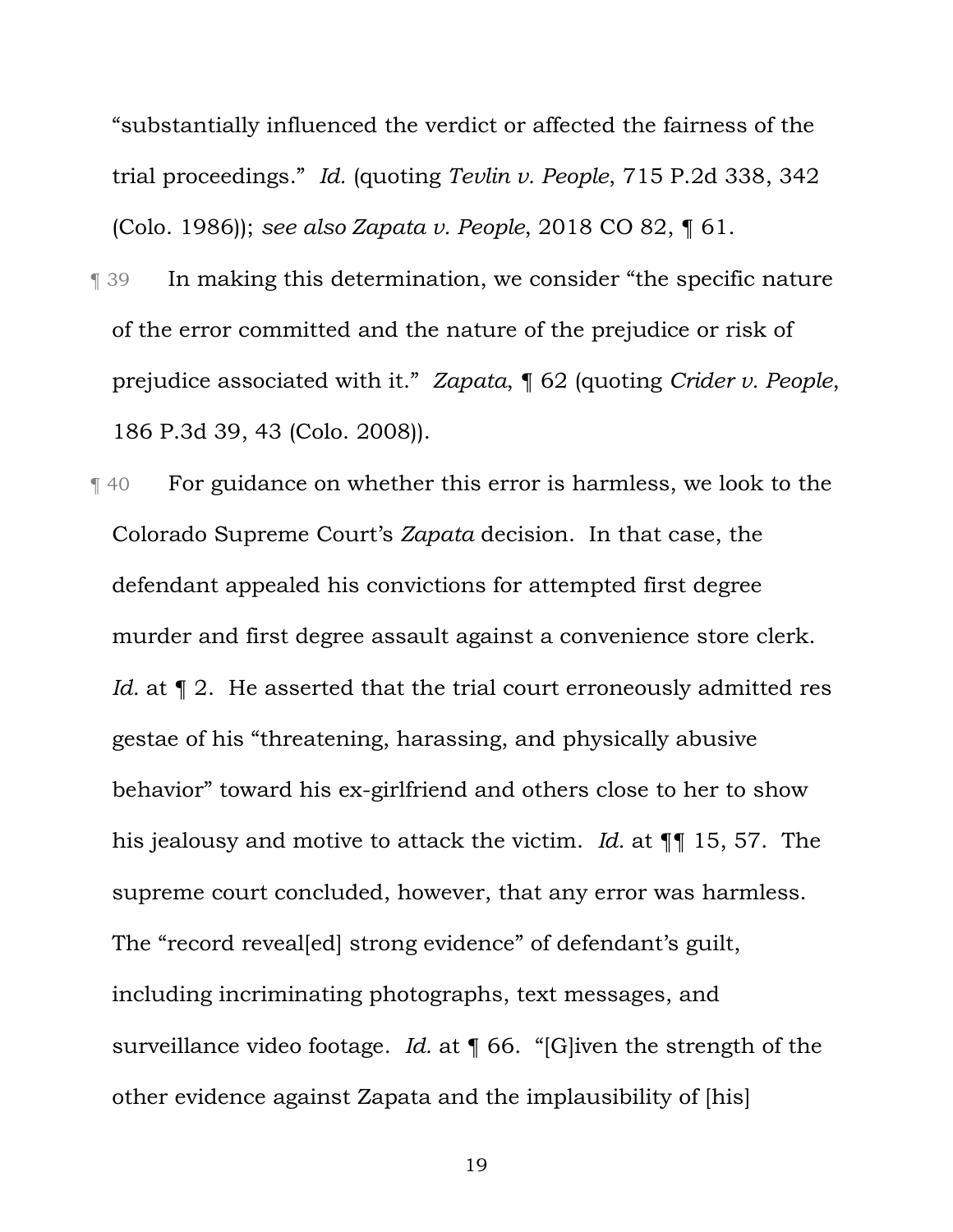'innocent bystander' theory of the case, [the supreme court did] not believe the uncharged misconduct was so prejudicial as to substantially influence the verdict or impair the fairness of the trial." *Id.* at ¶ 67.

¶ 41 Conversely, in this case, there exists a very real probability that the physical abuse evidence "substantially influence[d] the verdict" and "impair[ed] the fairness of the trial." *Id.* Indeed, the way the prosecution used the physical abuse evidence in its closing highlights its harmfulness and the impropriety of its admission. Multiple times, the prosecutor implored the jury to revisit the carrot video and remember "what [the] victim went through." The prosecutor also asked whether it was "so unbelievable that [the victim] was scared to disclose the [sexual] abuse when that's what her daily life was?" And, the prosecutor explained that the victim's memory loss made sense because there were only three incidents<sup>3</sup> of sexual assault but daily incidents of physical abuse.

 <sup>3</sup> S.Y. testified that, when she was six years old, there were a few times when she would get out of the bathtub and defendant would ask to check her bottom "to make sure [she] cleaned it right." He told her to bend over and look away, then she felt something "hard" and "wet" on her behind. These incidents were not charged;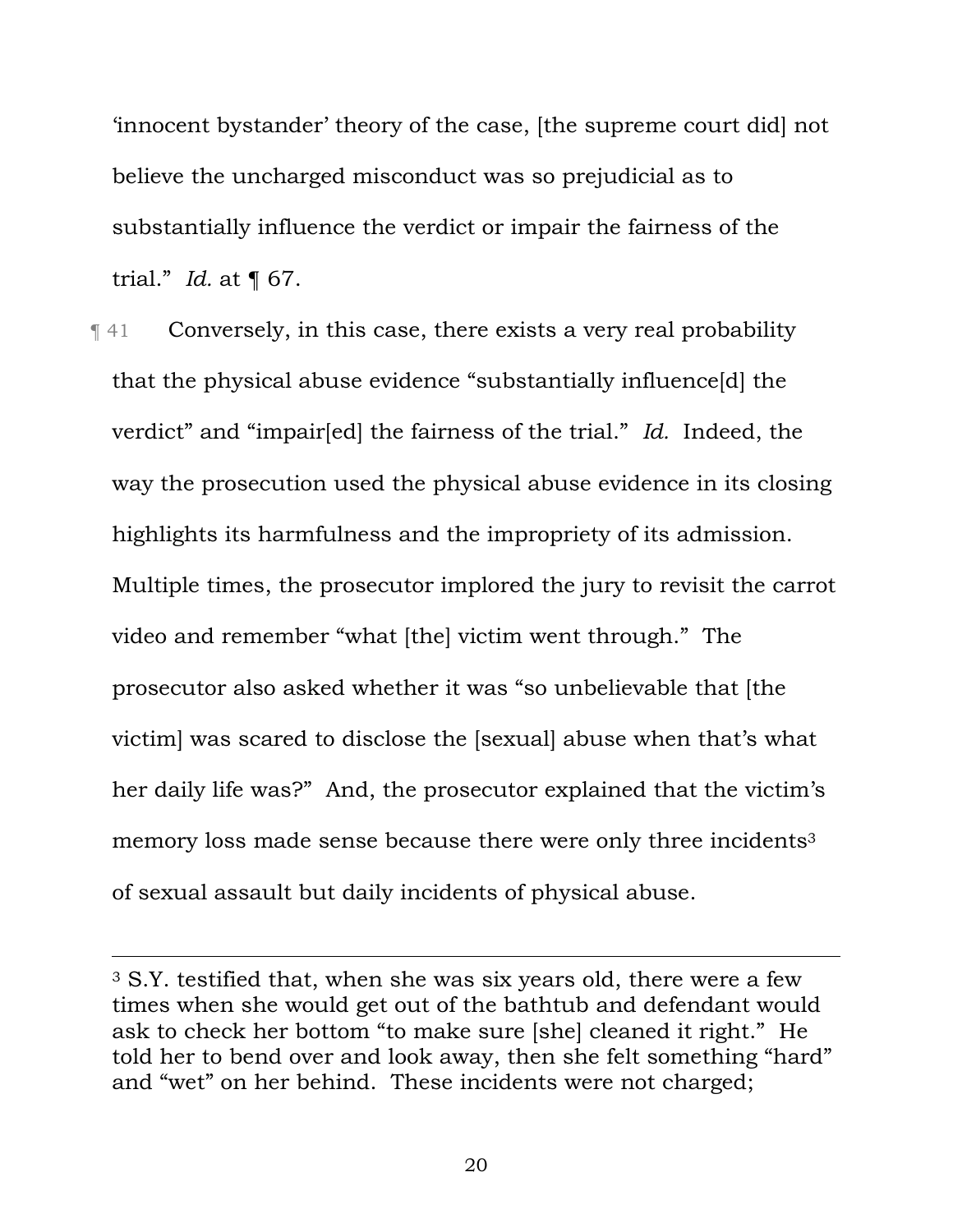¶ 42 On this record, we conclude the error in admitting the evidence as res gestae was not harmless. Reading through the trial transcript, one might easily forget that defendant was on trial for sexual assault and believe he was also on trial for charges of child abuse. The prosecutor used this evidence to paint the defendant in a bad light and appeal to the jury's emotions. Thus, the physical abuse evidence "served the prohibited purpose of demonstrating the defendant's purported threatening and violent bad character," and nothing more. *Id.* at ¶ 73 (Hart, J., specially concurring).

¶ 43 Further, we conclude there is a reasonable probability that the graphic, extensive, and detailed physical abuse evidence contributed to defendant's conviction. And although the court gave a limiting instruction,<sup>4</sup> it merely said that the evidence could be used for "context." It did not instruct the jury that defendant could

however, they were listed on the verdict forms as an "additional act" for the jury's consideration of whether defendant committed the charged conduct as part of a pattern of abuse. <sup>4</sup> We recognize that no limiting instruction is required when evidence is admitted as res gestae. *People v. Griffiths*, 251 P.3d 462, 467 (Colo. App. 2010). Nevertheless, because the trial court provided one, it is appropriate to consider whether the instruction may have mitigated any error. *See People v. Thomeczek*, 284 P.3d 110, 114-15 (Colo. App. 2011).

 $\overline{a}$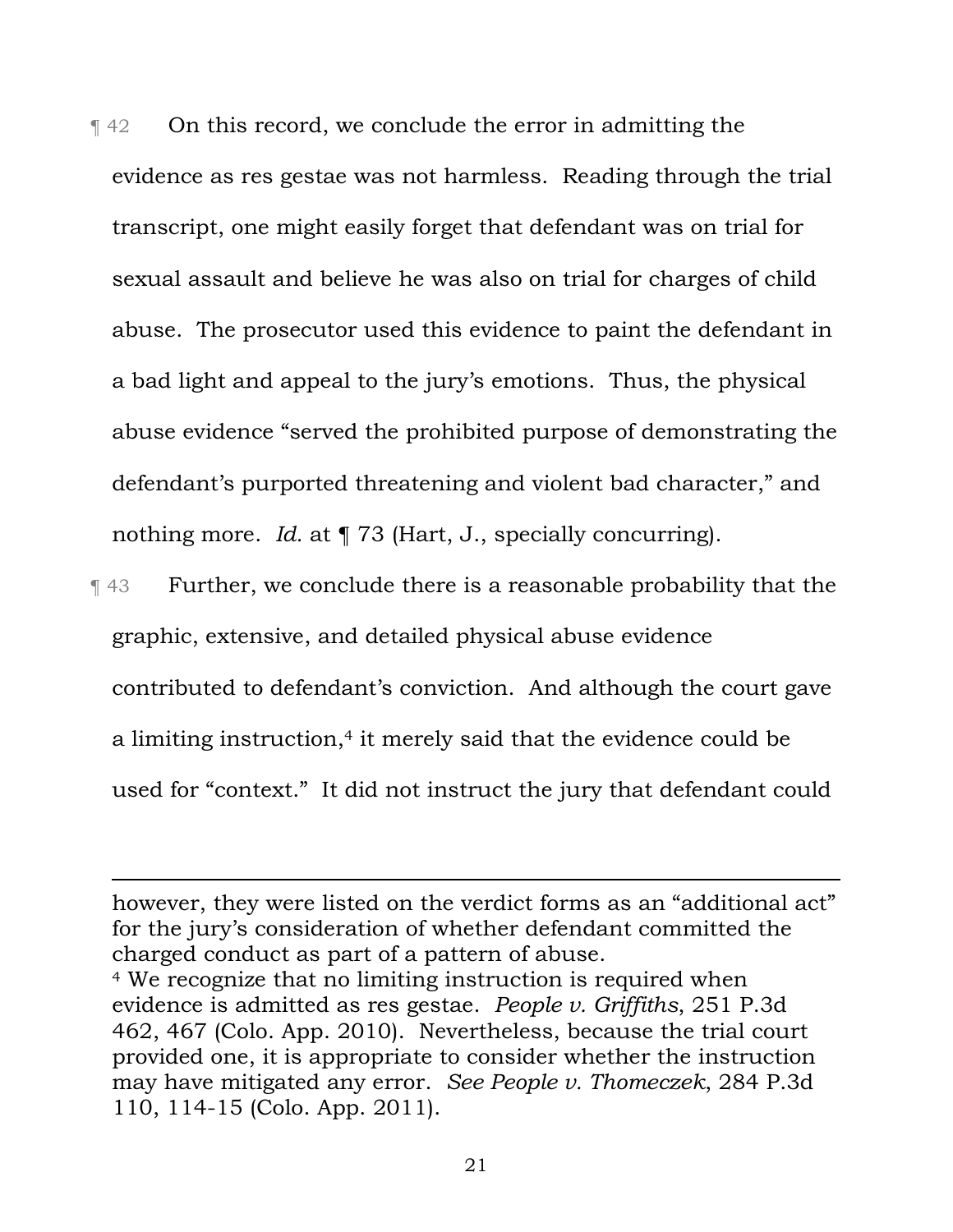not be convicted because he was physically abusive, and it did not limit the use of the evidence to explain why S.Y. did not report the sexual assaults. Because the jury's consideration of the res gestae was not limited to a specific purpose, the prosecutor repeatedly encouraged it to keep the physical abuse evidence at the top of its mind when deliberating on whether defendant was guilty of the charged sexual assaults. Thus, the limiting instruction itself was deficient and did nothing to mitigate the harm to defendant of the admission of the res gestae evidence. *See Yusem*, 210 P.3d at 470 ("Additionally, the jury instructions did nothing to limit the prejudice and arguably served only to confuse the jury and permit them to rely on the inference of bad character.").

¶ 44 The People make the alternative argument that, even if the evidence was not admissible as res gestae, its admission was harmless because it could have been admitted under CRE 404(b). Before admitting Rule 404(b) evidence, a trial court must make pertinent findings regarding the admissibility of the other bad act evidence. *See People v. Garner*, 806 P.2d 366, 372 n.4 (Colo. 1991); *Spoto*, 795 P.2d at 1318. Failure to do so is not reversible error if the record supports the trial court's admission of the evidence.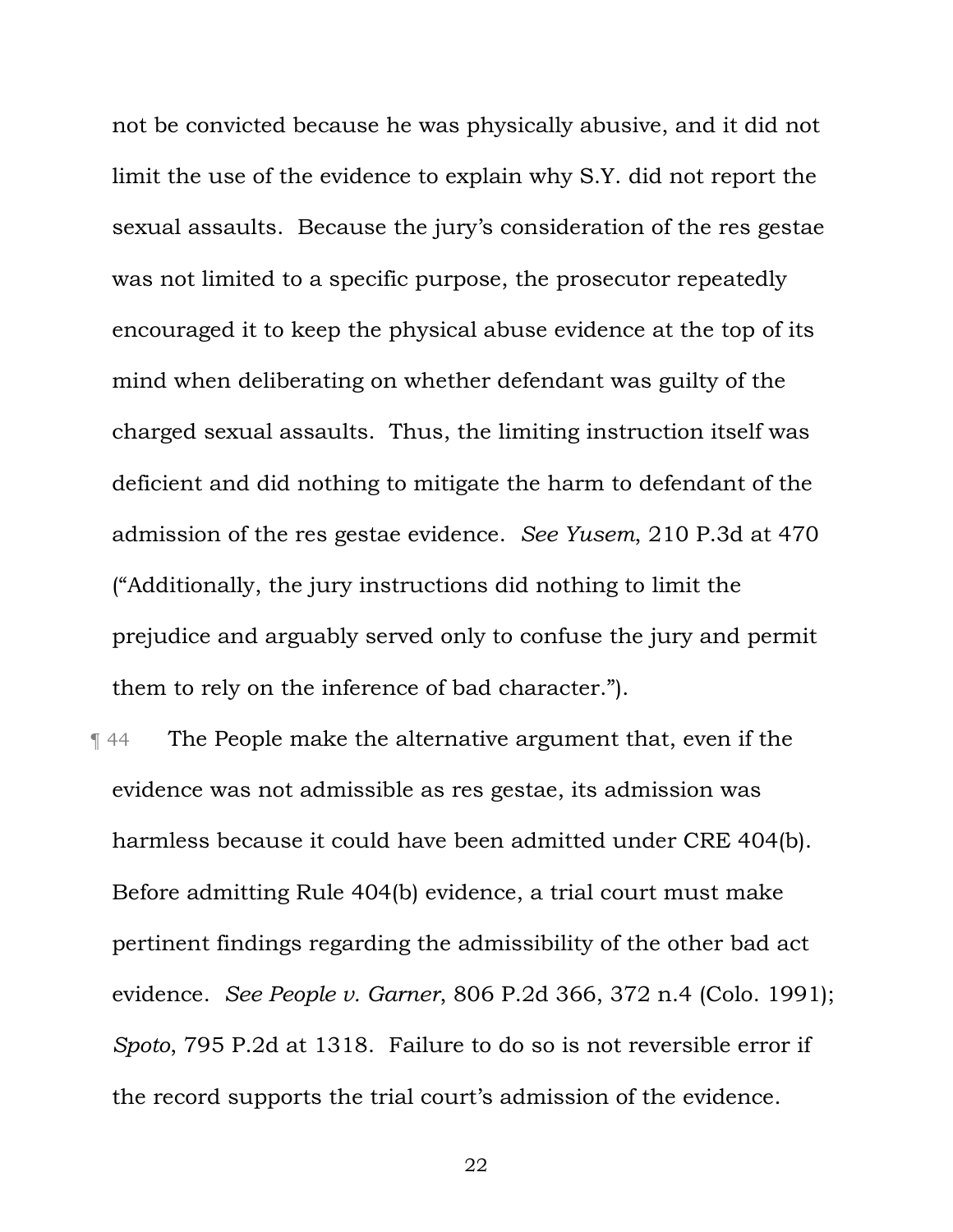*People v. Martinez*, 36 P.3d 154, 158 (Colo. App. 2001). However, the trial court here did not exercise its discretion in this context, so we are not equipped on this record to determine whether the evidence would have been admissible on these grounds.

- ¶ 45 In addition, had the trial court admitted this evidence under Rule 404(b), the required limiting instruction would have identified the particular evidentiary purpose for which the evidence was admitted, rather than merely stating that the evidence was "for context."
- **Thus, although we conclude that the admission of the** evidence as res gestae was not harmless, we express no opinion as to whether on retrial the physical abuse evidence would be admissible under Rule 404(b).
- **Text** 47 Because we cannot say with fair assurance that the error in admitting this evidence did not substantially influence the verdict, we reverse defendant's convictions and remand the case for a new trial in which this evidence should be excluded.

### III. Other Contentions

**The Because we anticipate that these issues may arise on remand,** we briefly address defendant's contentions that the trial court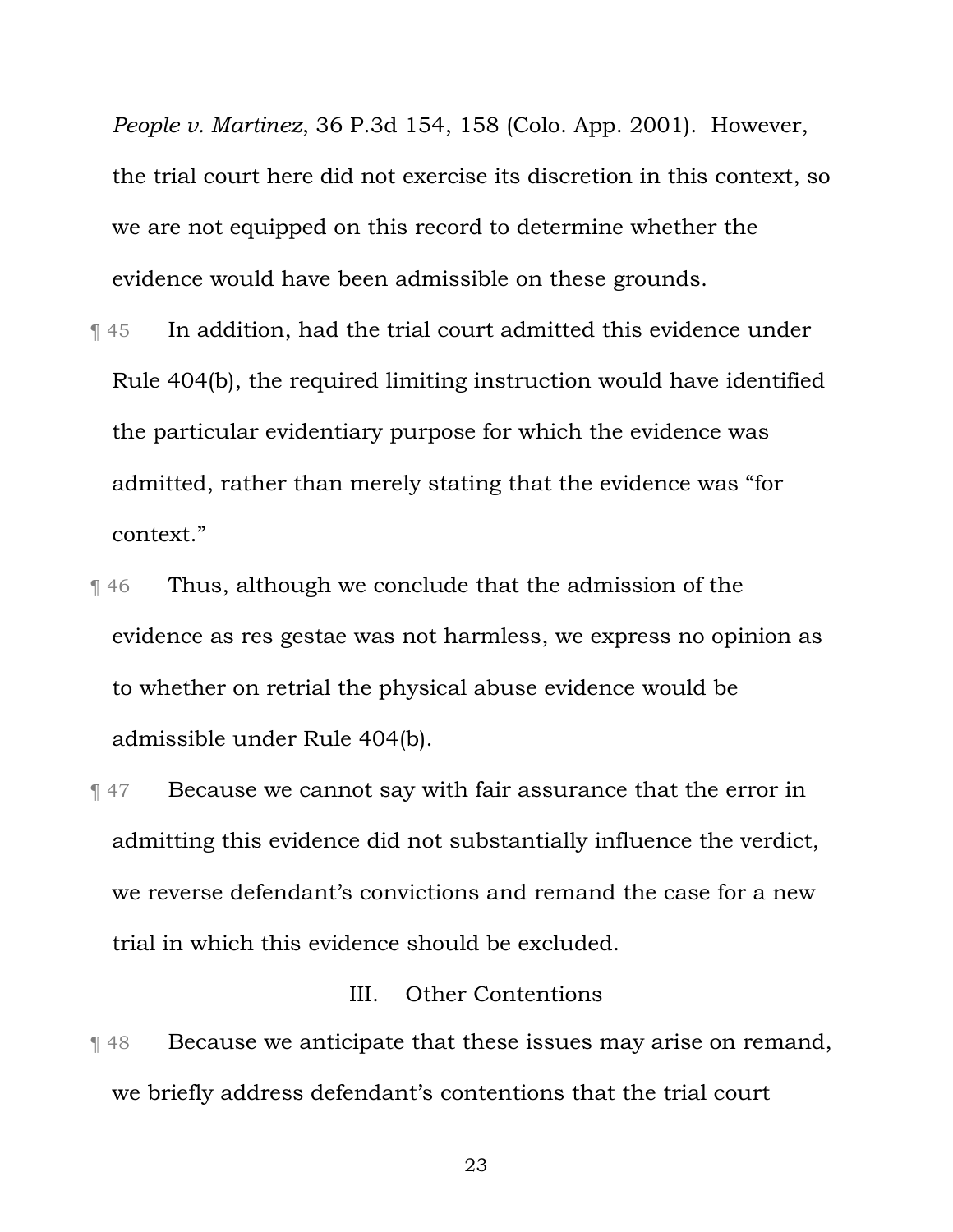erroneously admitted expert testimony about offender grooming behaviors and that the prosecutor committed misconduct by arguing that defendant "groomed the jury."

A. Expert Testimony on Grooming **The 49** Kandy Moore testified for the prosecution as a blind expert.<sup>5</sup> The defense raised objections pretrial about the reliability and relevance of her testimony and maintained a continuing objection to her trial testimony.

¶ 50 The prosecution offered Moore as an expert in several areas, including the "behaviors and dynamics of adult perpetrators of sexual abuse, including grooming and the use of intimidation and isolation." Without making specific findings or providing a detailed explanation, the court found "that she meets the qualifications under [CRE] 702 and also under [CRE] 403, and she is accepted as an expert and may render opinions in the areas of expertise."

 <sup>5</sup> "A 'blind' or 'cold' expert knows little or nothing about the facts of a particular case, often has not met the victim, and has not performed any forensic or psychological examination of the victim (or the defendant)." *People v. Cooper*, 2019 COA 21, ¶ 2 (*cert. granted* Mar. 2, 2020) (citation omitted).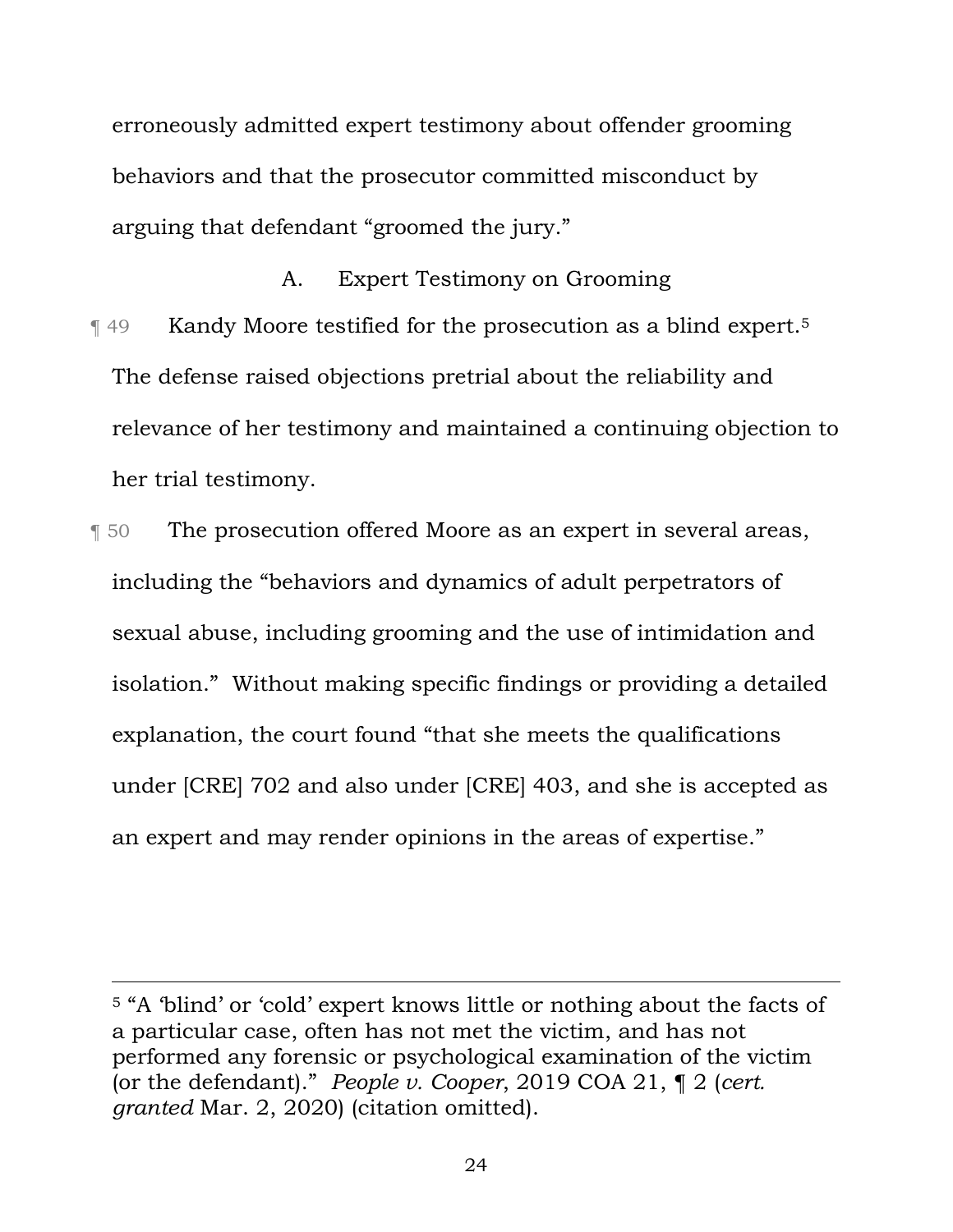¶ 51 During her direct examination, Moore described her professional experience, including the years she had spent counseling convicted sex offenders and adults who had been sexually assaulted as children.

**T** 52 Moore then testified about grooming.<sup>6</sup> She explained that grooming is "the offender's plan to keep the child quiet so that the child doesn't tell what's going on and to fool all the rest of us about what's really happening." She testified that "[o]ffenders groom the child victim, the parents of the child, they groom all of us as a community. Even after they're convicted, they try to groom probation and treatment providers. It's just their way of life for them." She continued, explaining that grooming "tends to be pretty pleasurable . . . things like bribing, buying things for the victim to keep them quiet, giving them special privileges, treating them specially." But it can also be "very intimidating. It can be very

 <sup>6</sup> Significantly, part of Moore's testimony about grooming occurred before she was offered by the prosecution, and accepted by the trial court, as an expert. The court noted this error later, outside the jury's presence, commenting that this testimony was "frankly . . . expert opinion before [Moore] was qualified."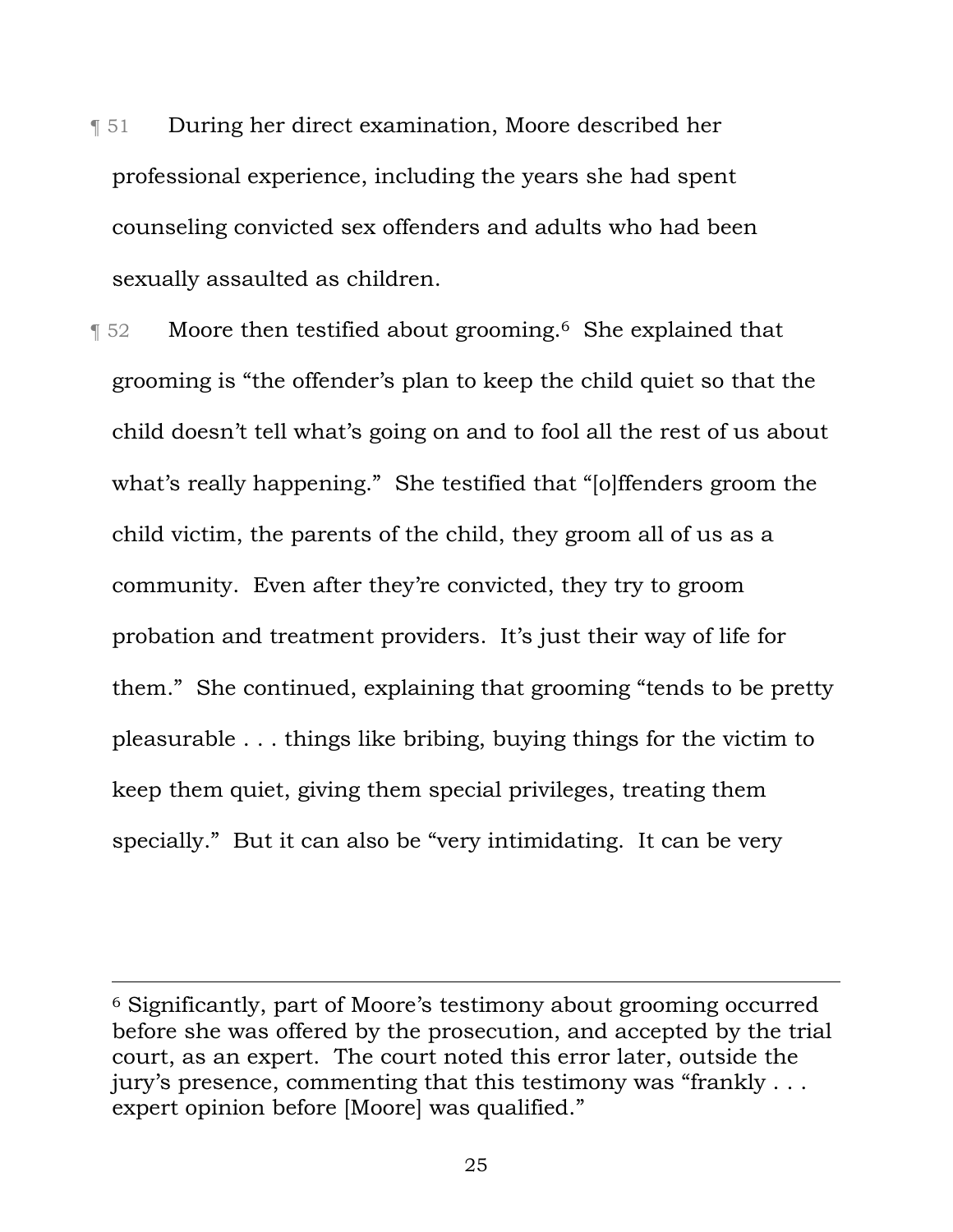harsh and very mean," including "punishing the child." The prosecutor labeled these latter activities "negative grooming."

¶ 53 A trial court has "broad discretion to determine the

admissibility of expert testimony." *People v. Ornelas-Licano*, 2020

COA 62, ¶ 42 (quoting *Golob v. People*, 180 P.3d 1006, 1011 (Colo.

2008)). In exercising that discretion, the court must act as a

"gatekeep[er]" and assure that specialized testimony is "reliable,

relevant, and helpful to the jury." *People v. Prieto*, 124 P.3d 842,

849 (Colo. App. 2005). In furtherance of this duty, our supreme

court has consistently required that trial courts

admitting evidence pursuant to CRE 702 . . . determine and make specific findings on the record, not only as to the reliability of the scientific principles upon which the expert testimony is based, . . . but also the usefulness of such testimony to the jury, including specific findings with regard to the court's obligation pursuant to CRE 403 . . . .

*Ruibal v. People*, 2018 CO 93, ¶ 12 (citing *People v. Shreck*, 22 P.3d 68, 70, 77-78 (Colo. 2001)). This requirement has been "unwavering." *Id.* at ¶ 13.

¶ 54 Here, the court's reference in its ruling to Rules 702 and 403 indicates its "awareness of the applicable standard[s]," but "the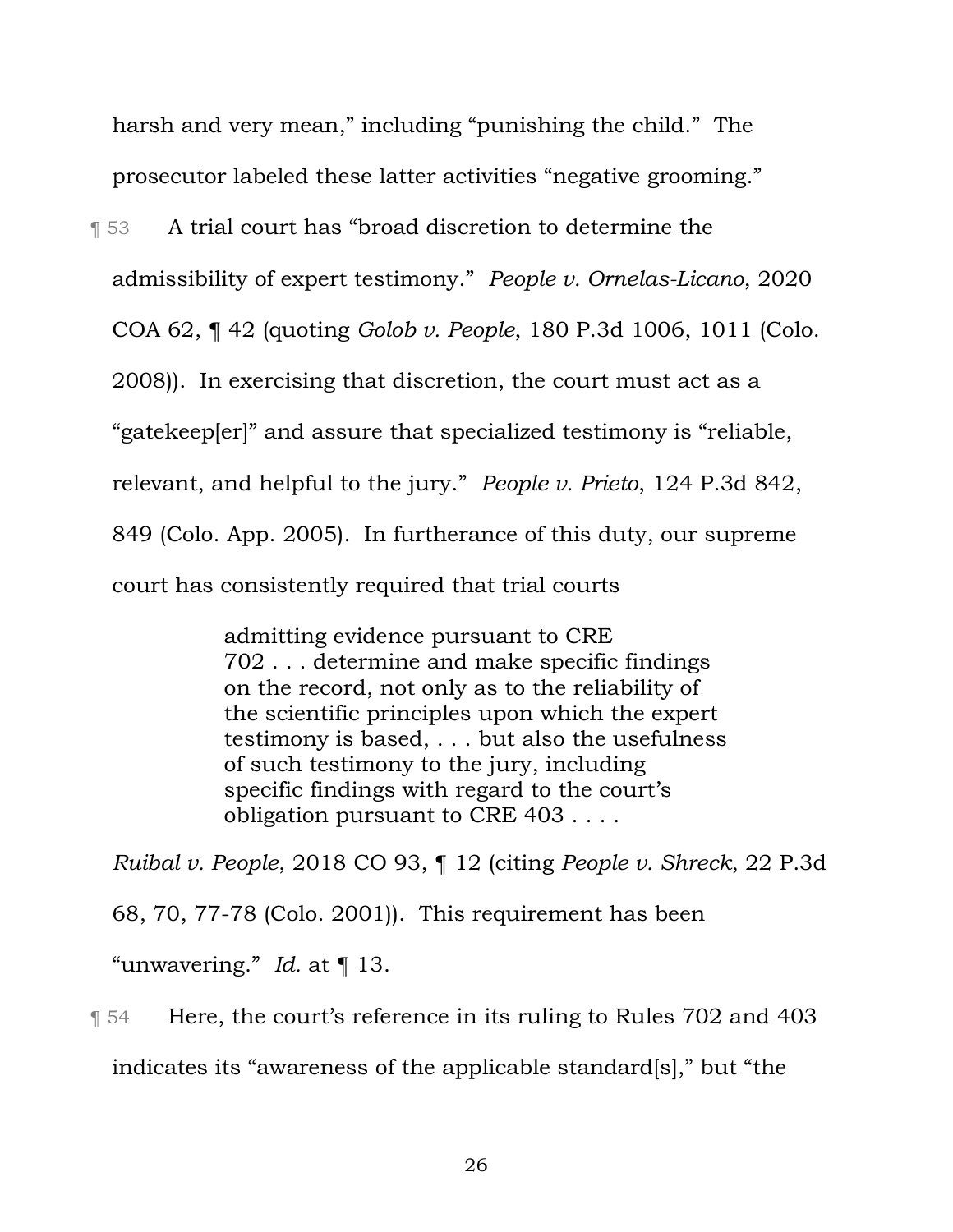requirement for specific findings is not satisfied by this inference alone." *Id.* at ¶ 14. As gatekeeper, the trial court needed to make specific findings on the record about the reliability, relevance, and usefulness of Moore's testimony, including the concept of "negative grooming," before exercising its discretion whether to admit it. *See id.* at ¶ 12; *id.* at ¶ 14 ("In light of the broad range of expertise governed by the rule and the necessarily non-specific nature of the factors governing the reliability, relevance, and incremental probativeness of expert opinion in any given case, the requirement for specific findings is imposed as a means of ensuring meaningful review of this broadly discretionary decision.").

¶ 55 Accordingly, should the prosecution seek to admit this expert testimony in defendant's new trial, the trial court shall make specific findings on the record regarding the relevance and reliability of the evidence before deciding whether to admit it.

B. Prosecutorial Misconduct

¶ 56 Finally, we address the novel issue of the "groomed jury." Throughout closing argument, the prosecutor adopted a grooming theme. He began by reminding the jury of Moore's testimony and then went one step further and argued that defendant, his counsel,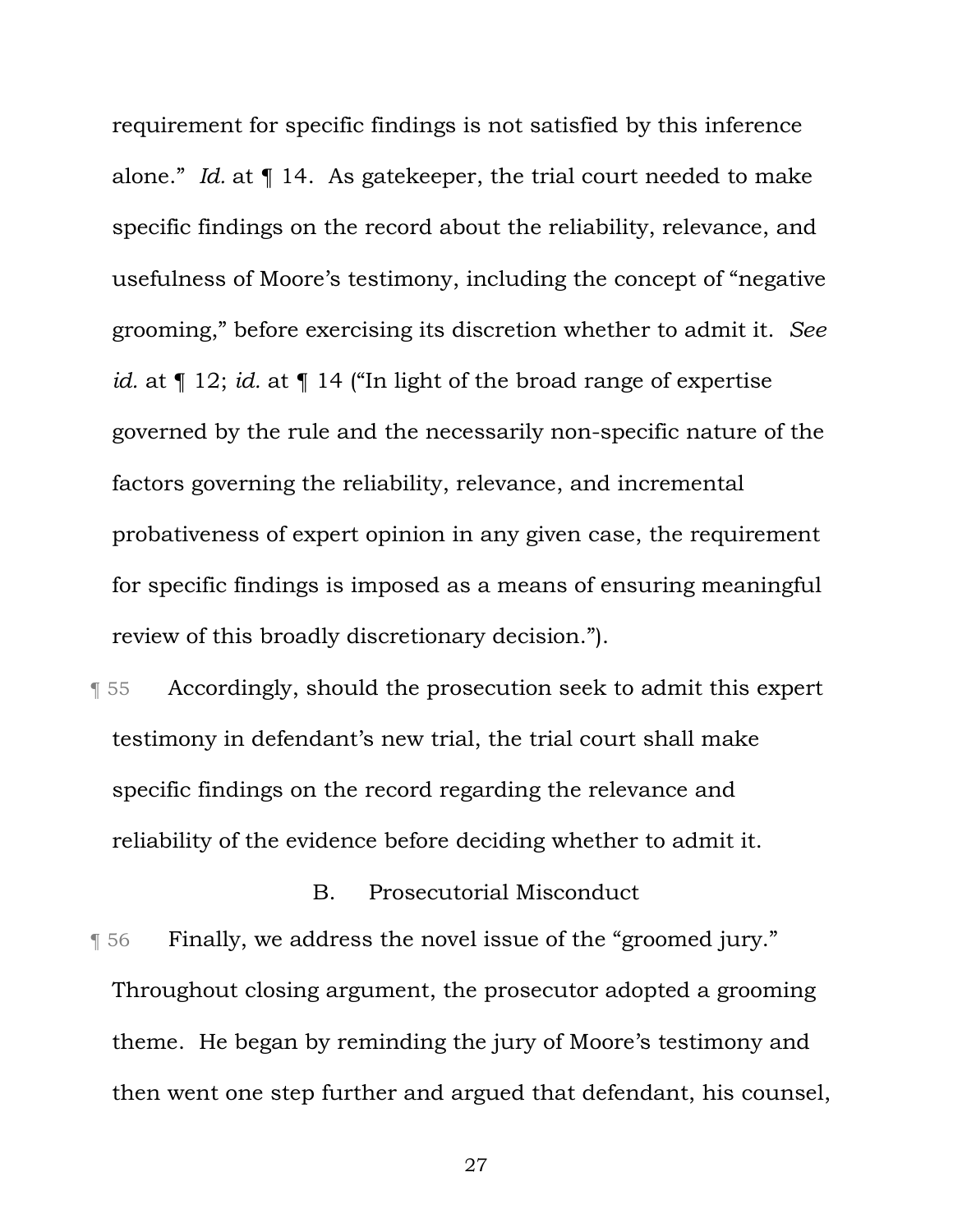and the entire defense that the jury had witnessed throughout the trial was merely an attempt to groom the jury. Defense counsel objected. The trial court forbade the prosecutor from arguing that *defense counsel* had groomed the jury, but it permitted the prosecutor to continue arguing that *defendant* had groomed the jury.

- ¶ 57 We evaluate a claim of improper closing argument as a whole and in light of the entire record. *People v. Knight*, 167 P.3d 147, 156 (Colo. App. 2006).
- ¶ 58 "[A] prosecutor, while free to strike hard blows, is not at liberty to strike foul ones." *Domingo-Gomez v. People*, 125 P.3d 1043, 1048 (Colo. 2005) (quoting *Berger v. United States*, 295 U.S. 78, 88 (1935)). Here, the prosecutor's challenged comments regarding defendant grooming the jury were repeated blows that violated defendant's right to due process and a fair trial by an impartial jury. *See Wend v. People*, 235 P.3d 1089, 1096 (Colo. 2010).
- ¶ 59 By taking the expert's grooming testimony and arguing that it applied directly to the jury, the prosecutor crossed the line from permissible commentary on the evidence to impermissible commentary not only about defendant's character, but also about